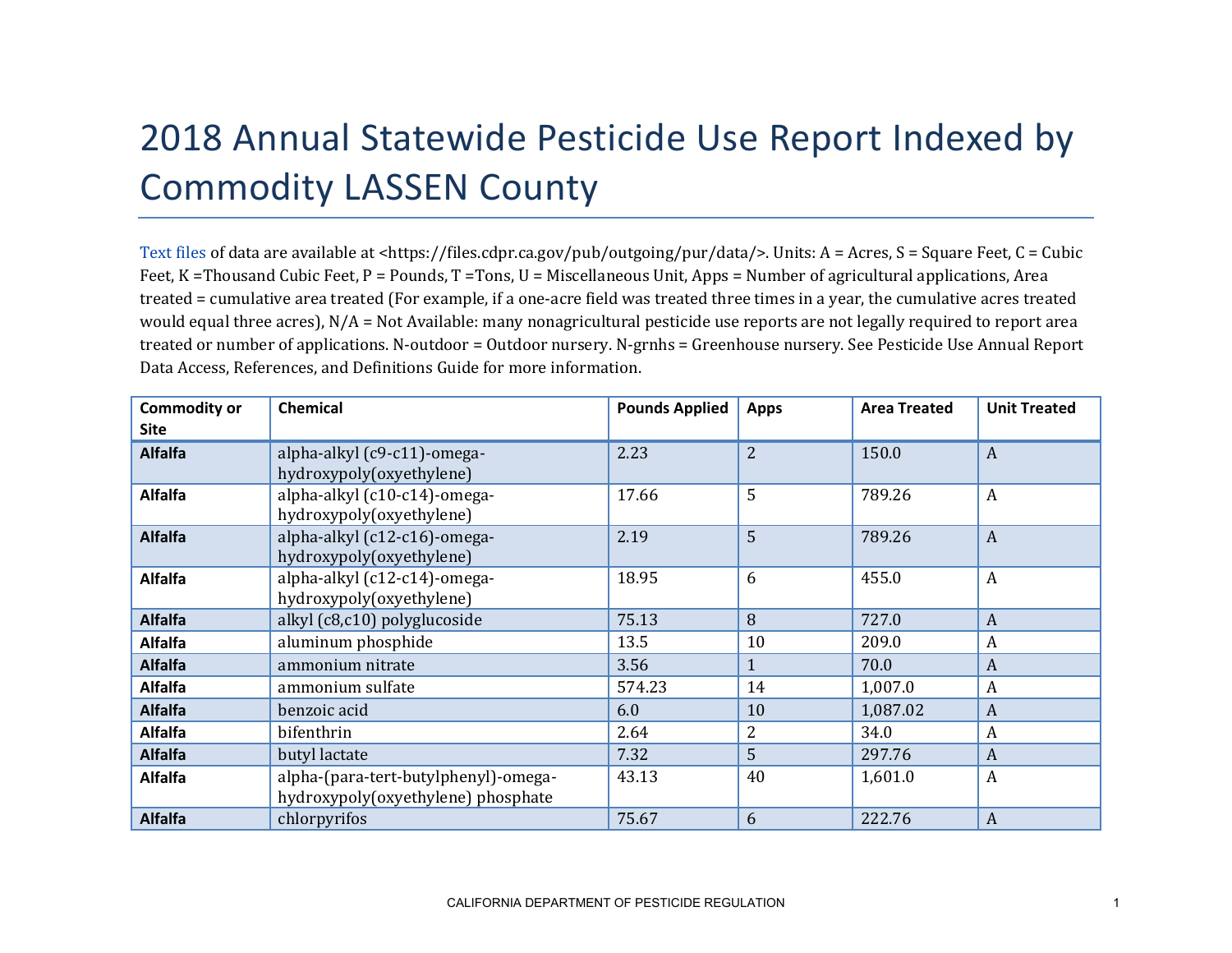| <b>Commodity or</b> | <b>Chemical</b>                                                                                 | <b>Pounds Applied</b> | <b>Apps</b>    | <b>Area Treated</b> | <b>Unit Treated</b> |
|---------------------|-------------------------------------------------------------------------------------------------|-----------------------|----------------|---------------------|---------------------|
| <b>Site</b>         |                                                                                                 |                       |                |                     |                     |
| <b>Alfalfa</b>      | citric acid                                                                                     | 7.91                  | 12             | 1,179.26            | A                   |
| <b>Alfalfa</b>      | clethodim                                                                                       | 237.83                | 16             | 517.0               | $\overline{A}$      |
| <b>Alfalfa</b>      | corn syrup                                                                                      | 187.23                | 7              | 657.0               | $\overline{A}$      |
| <b>Alfalfa</b>      | cyfluthrin                                                                                      | 3.7                   | $\mathbf{1}$   | 85.0                | $\overline{A}$      |
| <b>Alfalfa</b>      | beta-cyfluthrin                                                                                 | 1.89                  | $\mathbf{1}$   | 80.0                | $\overline{A}$      |
| <b>Alfalfa</b>      | 2,4-d, dimethylamine salt                                                                       | 105.83                | 3              | 93.0                | $\overline{A}$      |
| <b>Alfalfa</b>      | 4-(2,4-db), dimethylamine salt                                                                  | 10.31                 | $\overline{2}$ | 28.0                | $\overline{A}$      |
| <b>Alfalfa</b>      | dicamba, dimethylamine salt                                                                     | 2.2                   | $\mathbf{1}$   | 15.0                | $\overline{A}$      |
| <b>Alfalfa</b>      | dimethyl alkyl tertiary amines                                                                  | 6.56                  | 10             | 1,087.02            | A                   |
| <b>Alfalfa</b>      | dimethyl dicocoalkyl ammonium salt with<br>naphthalenesulfonic acid, formaldehyde<br>condensate | 6.12                  | $\overline{7}$ | 316.0               | $\overline{A}$      |
| <b>Alfalfa</b>      | dimethylpolysiloxane                                                                            | 0.01                  | $\mathbf{1}$   | 70.0                | $\boldsymbol{A}$    |
| <b>Alfalfa</b>      | diphacinone                                                                                     | 0.01                  | $\mathbf{1}$   | 53.3                | $\overline{A}$      |
| <b>Alfalfa</b>      | diuron                                                                                          | 55.4                  | $\mathbf{1}$   | 145.75              | $\overline{A}$      |
| <b>Alfalfa</b>      | fatty acids derived from tallow                                                                 | 7.58                  | 6              | 455.0               | $\overline{A}$      |
| <b>Alfalfa</b>      | flonicamid                                                                                      | 3.0                   | $\overline{2}$ | 35.0                | $\overline{A}$      |
| <b>Alfalfa</b>      | flupyradifurone                                                                                 | 83.44                 | 8              | 831.27              | $\overline{A}$      |
| <b>Alfalfa</b>      | glyphosate, isopropylamine salt                                                                 | 1,745.68              | 29             | 1,707.1             | $\overline{A}$      |
| <b>Alfalfa</b>      | glyphosate, potassium salt                                                                      | 554.55                | $\overline{4}$ | 307.0               | $\overline{A}$      |
| <b>Alfalfa</b>      | hexazinone                                                                                      | 109.88                | 3              | 232.75              | $\overline{A}$      |
| <b>Alfalfa</b>      | imazamox, ammonium salt                                                                         | 107.75                | 18             | 782.0               | $\overline{A}$      |
| <b>Alfalfa</b>      | imazethapyr, ammonium salt                                                                      | 18.96                 | $\overline{7}$ | 199.0               | $\overline{A}$      |
| <b>Alfalfa</b>      | lambda-cyhalothrin                                                                              | 57.78                 | 46             | 2,156.51            | $\overline{A}$      |
| <b>Alfalfa</b>      | malathion                                                                                       | 256.7                 | 3              | 265.0               | $\boldsymbol{A}$    |
| <b>Alfalfa</b>      | methoxyfenozide                                                                                 | 29.82                 | 5              | 211.0               | $\overline{A}$      |
| <b>Alfalfa</b>      | methylated soybean oil                                                                          | 372.25                | 42             | 2,254.02            | $\overline{A}$      |
| <b>Alfalfa</b>      | metribuzin                                                                                      | 324.86                | 10             | 560.0               | $\overline{A}$      |
| <b>Alfalfa</b>      | mineral oil                                                                                     | 79.95                 | $\overline{4}$ | 272.0               | $\boldsymbol{A}$    |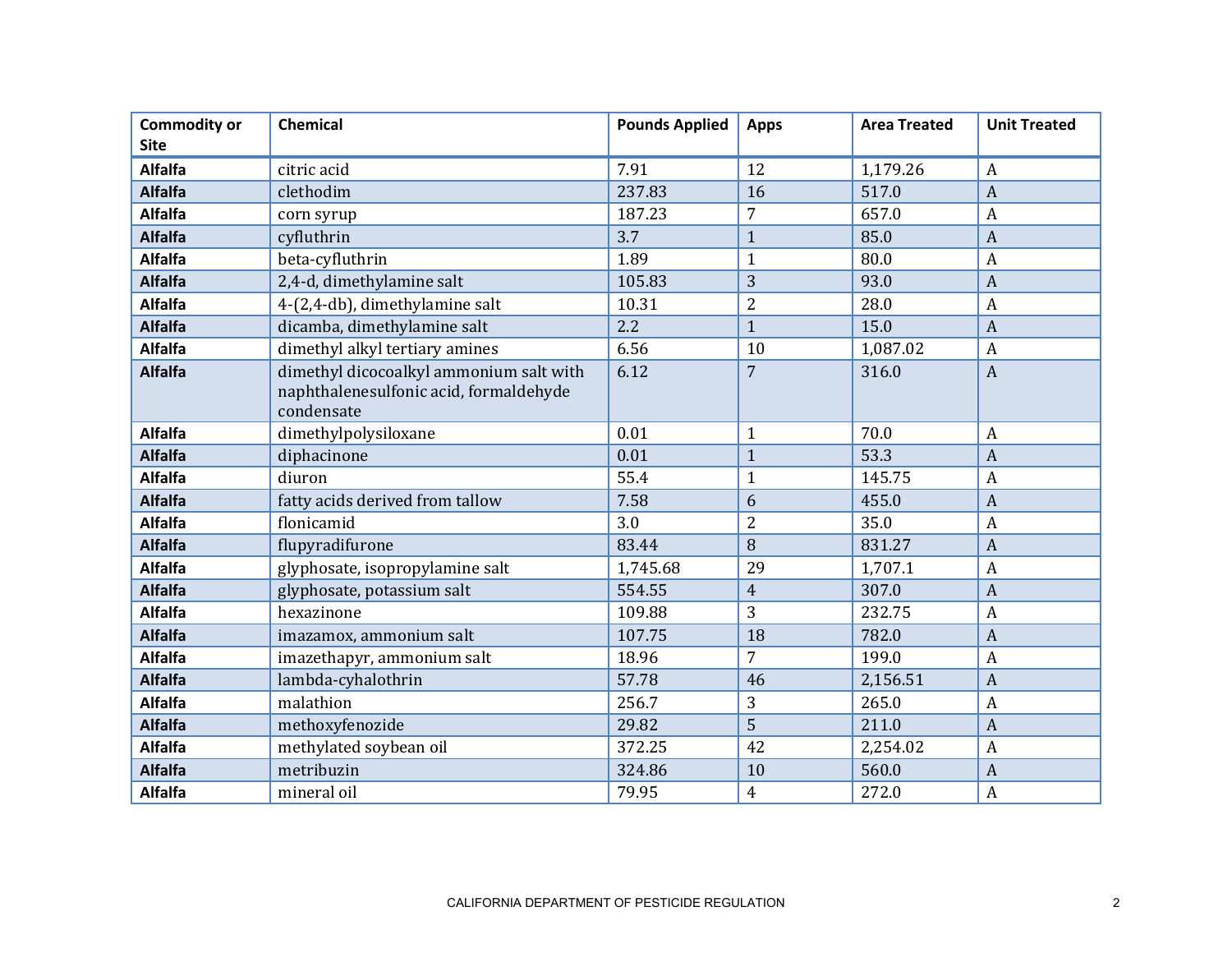| <b>Commodity or</b>            | <b>Chemical</b>                                                       | <b>Pounds Applied</b> | <b>Apps</b>    | <b>Area Treated</b> | <b>Unit Treated</b> |
|--------------------------------|-----------------------------------------------------------------------|-----------------------|----------------|---------------------|---------------------|
| <b>Site</b>                    |                                                                       |                       |                |                     |                     |
| <b>Alfalfa</b>                 | alpha-(para-nonylphenyl)-omega-<br>hydroxypoly(oxyethylene)           | 51.3                  | 42             | 2,346.26            | $\boldsymbol{A}$    |
| <b>Alfalfa</b>                 | alpha-(para-nonylphenyl)-omega-<br>hydroxypoly(oxyethylene), branched | 4.12                  | $\mathbf{1}$   | 65.0                | $\boldsymbol{A}$    |
| <b>Alfalfa</b>                 | paraquat dichloride                                                   | 513.0                 | 17             | 791.05              | $\overline{A}$      |
| <b>Alfalfa</b>                 | pendimethalin                                                         | 104.64                | 3              | 59.0                | $\boldsymbol{A}$    |
| <b>Alfalfa</b>                 | phosphoric acid                                                       | 9.95                  | 6              | 280.0               | $\overline{A}$      |
| <b>Alfalfa</b>                 | polyacrylic polymer                                                   | 0.9                   | 6              | 280.0               | $\mathbf{A}$        |
| <b>Alfalfa</b>                 | polyalkene oxide modified heptamethyl<br>trisiloxane                  | 5.28                  | 31             | 1,102.0             | $\boldsymbol{A}$    |
| <b>Alfalfa</b>                 | polyethylene glycol oleate                                            | 14.17                 | $\overline{7}$ | 316.0               | $\overline{A}$      |
| <b>Alfalfa</b>                 | polyoxyethylene polyol fatty acid esters                              | 8.94                  | $\mathbf{1}$   | 110.0               | $\boldsymbol{A}$    |
| <b>Alfalfa</b>                 | polyoxyethylene sorbitan monolaurate                                  | 11.28                 | $\overline{4}$ | 187.76              | $\boldsymbol{A}$    |
| <b>Alfalfa</b>                 | polysorbate 65                                                        | 7.06                  | $\overline{4}$ | 272.0               | $\overline{A}$      |
| Alfalfa                        | silica filled polydimethylsiloxane                                    | 0.01                  | $\overline{4}$ | 187.76              | $\boldsymbol{A}$    |
| <b>Alfalfa</b>                 | sorbitan trioleate                                                    | 7.06                  | $\overline{4}$ | 272.0               | $\overline{A}$      |
| <b>Alfalfa</b>                 | zinc phosphide                                                        | 6.08                  | $\overline{4}$ | 194.0               | $\overline{A}$      |
| Alfalfa-grass<br>mixture       | metribuzin                                                            | 22.5                  | $\mathbf{1}$   | 46.6                | $\overline{A}$      |
| <b>Barley</b>                  | zinc phosphide                                                        | 2.93                  | $\mathbf{1}$   | 130.0               | $\overline{A}$      |
| <b>Commodity</b><br>fumigation | magnesium phosphide                                                   | 1.65                  | N/A            | N/A                 | N/A                 |
| <b>Endive (escarole)</b>       | cyprodinil                                                            | 16.96                 | $\overline{2}$ | 60.43               | $\overline{A}$      |
| <b>Endive (escarole)</b>       | fludioxonil                                                           | 11.31                 | $\overline{2}$ | 60.43               | $\boldsymbol{A}$    |
| <b>Endive (escarole)</b>       | permethrin                                                            | 12.07                 | $\overline{2}$ | 62.81               | $\boldsymbol{A}$    |
| <b>Endive (escarole)</b>       | propyzamide                                                           | 50.39                 | $\overline{2}$ | 60.43               | $\overline{A}$      |
| <b>Forage</b><br>hay/silage    | alpha-alkyl (c10-c16)-omega-<br>hydroxypoly(oxyethylene)              | 8.65                  | $\overline{4}$ | 201.0               | $\mathbf{A}$        |
| <b>Forage</b><br>hay/silage    | alpha-alkyl (c12-c14)-omega-<br>hydroxypoly(oxyethylene)              | 14.24                 | 6              | 315.0               | $\overline{A}$      |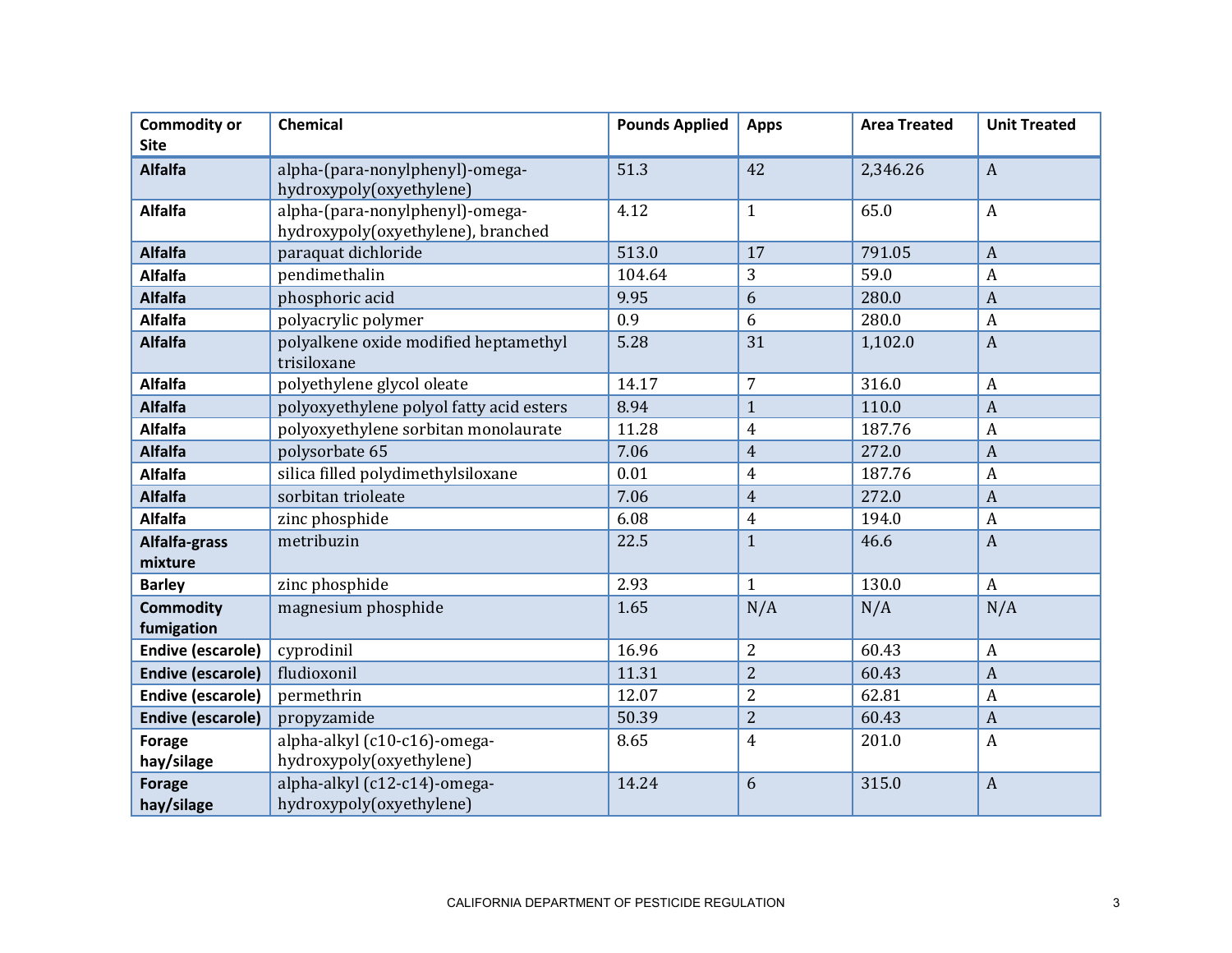| <b>Commodity or</b><br><b>Site</b> | <b>Chemical</b>                                                                                         | <b>Pounds Applied</b> | <b>Apps</b>    | <b>Area Treated</b> | <b>Unit Treated</b> |
|------------------------------------|---------------------------------------------------------------------------------------------------------|-----------------------|----------------|---------------------|---------------------|
| Forage<br>hay/silage               | ammonium sulfate                                                                                        | 14.41                 | $\overline{4}$ | 331.0               | $\boldsymbol{A}$    |
| <b>Forage</b><br>hay/silage        | n,n-bis-(2-omega-<br>hydroxypoly(oxyethylene)ethyl)alkylamine,<br>alkyl derived from tallow fatty acids | 1.84                  | 5              | 363.0               | $\boldsymbol{A}$    |
| Forage<br>hay/silage               | alpha-(para-tert-butylphenyl)-omega-<br>hydroxypoly(oxyethylene) phosphate                              | 4.28                  | $\mathbf{1}$   | 133.0               | $\boldsymbol{A}$    |
| <b>Forage</b><br>hay/silage        | citric acid                                                                                             | 1.18                  | 5              | 416.0               | $\mathbf{A}$        |
| <b>Forage</b><br>hay/silage        | beta-cyfluthrin                                                                                         | 3.37                  | $\overline{4}$ | 201.0               | $\boldsymbol{A}$    |
| <b>Forage</b><br>hay/silage        | 2,4-d, dimethylamine salt                                                                               | 1,018.35              | 14             | 893.0               | $\boldsymbol{A}$    |
| <b>Forage</b><br>hay/silage        | 2,4-d, 2-ethylhexyl ester                                                                               | 98.89                 | $\overline{3}$ | 69.0                | $\mathbf{A}$        |
| <b>Forage</b><br>hay/silage        | 4-(2,4-db), dimethylamine salt                                                                          | 35.11                 | $\mathbf{1}$   | 45.0                | $\mathbf{A}$        |
| <b>Forage</b><br>hay/silage        | dicamba, dimethylamine salt                                                                             | 46.64                 | 5              | 309.0               | $\boldsymbol{A}$    |
| <b>Forage</b><br>hay/silage        | dimethylpolysiloxane                                                                                    | 0.03                  | $\overline{4}$ | 278.0               | $\overline{A}$      |
| <b>Forage</b><br>hay/silage        | fatty acids derived from tallow                                                                         | 5.7                   | 6              | 315.0               | $\boldsymbol{A}$    |
| <b>Forage</b><br>hay/silage        | glyphosate, isopropylamine salt                                                                         | 85.01                 | $\mathbf{1}$   | 85.0                | $\boldsymbol{A}$    |
| <b>Forage</b><br>hay/silage        | lecithin                                                                                                | 18.16                 | $\overline{4}$ | 278.0               | $\boldsymbol{A}$    |
| <b>Forage</b><br>hay/silage        | methylated soybean oil                                                                                  | 19.66                 | 6              | 338.0               | $\overline{A}$      |
| <b>Forage</b><br>hay/silage        | metribuzin                                                                                              | 23.34                 | $\mathbf{1}$   | 49.96               | $\boldsymbol{A}$    |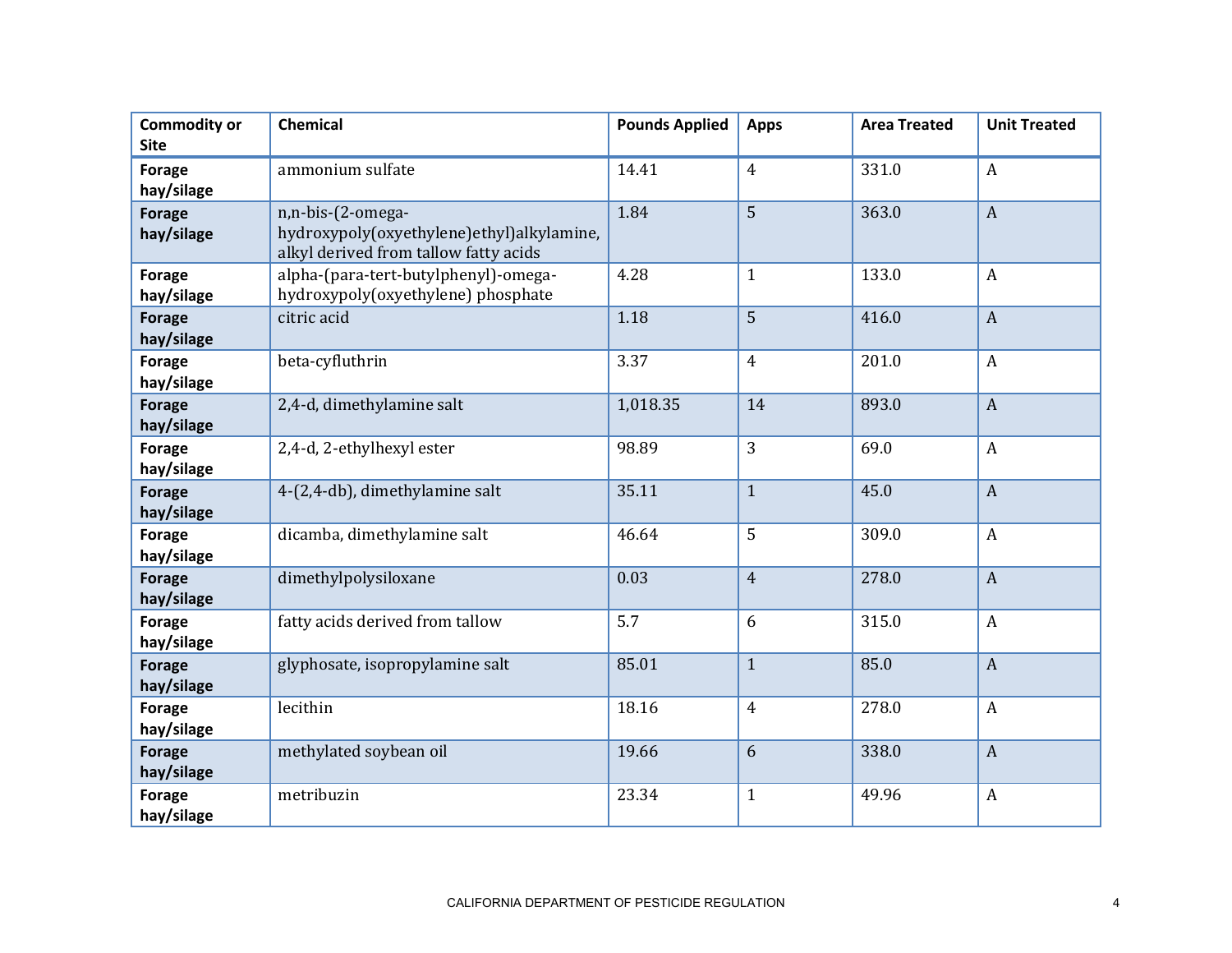| <b>Commodity or</b><br><b>Site</b> | <b>Chemical</b>                                             | <b>Pounds Applied</b> | <b>Apps</b>    | <b>Area Treated</b> | <b>Unit Treated</b> |
|------------------------------------|-------------------------------------------------------------|-----------------------|----------------|---------------------|---------------------|
| <b>Forage</b><br>hay/silage        | mineral oil                                                 | 26.84                 | $\mathbf{1}$   | 85.0                | $\boldsymbol{A}$    |
| <b>Forage</b><br>hay/silage        | alpha-(para-nonylphenyl)-omega-<br>hydroxypoly(oxyethylene) | 46.22                 | 12             | 576.0               | $\boldsymbol{A}$    |
| <b>Forage</b><br>hay/silage        | pendimethalin                                               | 80.15                 | $\mathbf{1}$   | 85.0                | $\boldsymbol{A}$    |
| <b>Forage</b><br>hay/silage        | phosphoric acid                                             | 4.46                  | $\overline{4}$ | 331.0               | $\boldsymbol{A}$    |
| <b>Forage</b><br>hay/silage        | polyacrylic polymer                                         | 0.4                   | $\overline{4}$ | 331.0               | $\overline{A}$      |
| <b>Forage</b><br>hay/silage        | polyalkene oxide modified heptamethyl<br>trisiloxane        | 0.45                  | 2              | 60.0                | $\boldsymbol{A}$    |
| <b>Forage</b><br>hay/silage        | polysorbate 65                                              | 2.37                  | $\mathbf{1}$   | 85.0                | $\boldsymbol{A}$    |
| <b>Forage</b><br>hay/silage        | sorbitan trioleate                                          | 2.37                  | $\mathbf{1}$   | 85.0                | $\boldsymbol{A}$    |
| <b>Forage</b><br>hay/silage        | alpha-tridecyl-omega-<br>hydroxypoly(oxyethanol) phosphate  | 0.3                   | $\mathbf{1}$   | 85.0                | $\boldsymbol{A}$    |
| <b>Forage</b><br>hay/silage        | urea dihydrogen sulfate                                     | 0.18                  | $\mathbf{1}$   | 85.0                | $\boldsymbol{A}$    |
| Forest,<br>timberland              | borax                                                       | 222.19                | $\overline{5}$ | 498.0               | $\overline{A}$      |
| Forest,<br>timberland              | clopyralid, monoethanolamine salt                           | 25.77                 | 6              | 104.23              | $\boldsymbol{A}$    |
| Forest,<br>timberland              | disodium octaborate tetrahydrate                            | 300.64                | N/A            | 993.6               | $\boldsymbol{A}$    |
| Forest,<br>timberland              | glyphosate, dimethylamine salt                              | 3,358.75              | 42             | 1,457.0             | $\boldsymbol{A}$    |
| Forest,<br>timberland              | glyphosate, isopropylamine salt                             | 429.53                | 11             | 344.23              | $\boldsymbol{A}$    |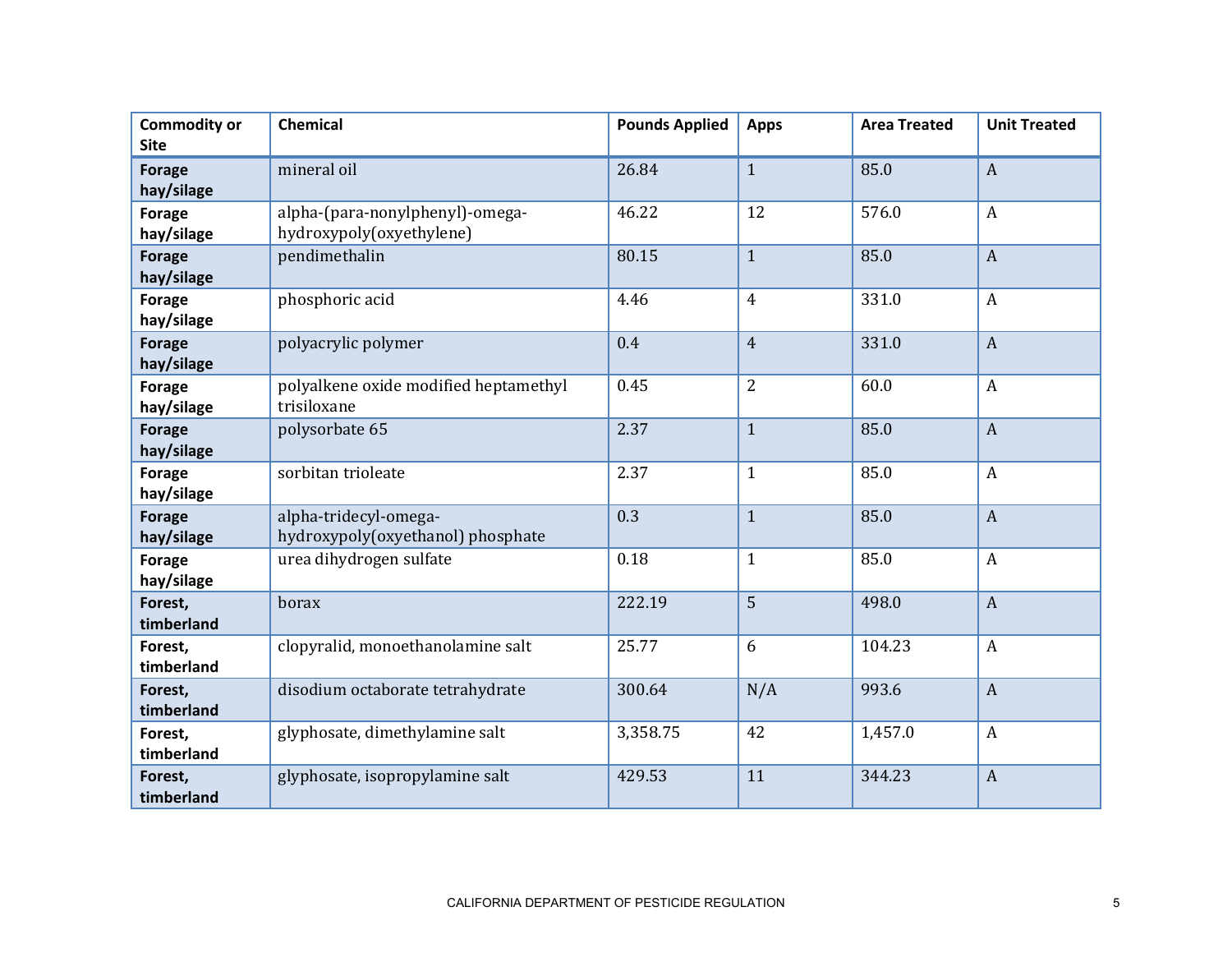| <b>Commodity or</b><br><b>Site</b> | Chemical                                                                                                | <b>Pounds Applied</b> | <b>Apps</b>    | <b>Area Treated</b> | <b>Unit Treated</b> |
|------------------------------------|---------------------------------------------------------------------------------------------------------|-----------------------|----------------|---------------------|---------------------|
| Forest,<br>timberland              | hexazinone                                                                                              | 6,261.95              | 48             | 2,608.0             | $\boldsymbol{A}$    |
| Forest,<br>timberland              | imazapyr, isopropylamine salt                                                                           | 245.75                | 16             | 660.0               | $\boldsymbol{A}$    |
| Forest,<br>timberland              | methylated soybean oil                                                                                  | 2,543.59              | 55             | 1,851.23            | $\boldsymbol{A}$    |
| Forest,<br>timberland              | alpha-(para-nonylphenyl)-omega-<br>hydroxypoly(oxyethylene)                                             | 452.39                | 55             | 1,851.23            | $\boldsymbol{A}$    |
| Forest,<br>timberland              | oxyfluorfen                                                                                             | 153.7                 | 6              | 104.23              | $\boldsymbol{A}$    |
| Forest,<br>timberland              | penoxsulam                                                                                              | 3.24                  | 6              | 104.23              | $\mathbf{A}$        |
| Forest,<br>timberland              | strychnine                                                                                              | 0.52                  | 34             | 1,490.0             | $\boldsymbol{A}$    |
| Forest,<br>timberland              | triclopyr, triethylamine salt                                                                           | 101.48                | $\overline{3}$ | 70.0                | $\overline{A}$      |
| <b>Garlic</b>                      | ammonium sulfate                                                                                        | 16.61                 | $\mathbf{1}$   | 169.0               | $\boldsymbol{A}$    |
| <b>Garlic</b>                      | n,n-bis-(2-omega-<br>hydroxypoly(oxyethylene)ethyl)alkylamine,<br>alkyl derived from tallow fatty acids | 1.56                  | $\overline{2}$ | 338.0               | $\boldsymbol{A}$    |
| <b>Garlic</b>                      | bromoxynil octanoate                                                                                    | 42.58                 | $\mathbf{1}$   | 80.0                | $\boldsymbol{A}$    |
| <b>Garlic</b>                      | citric acid                                                                                             | 1.67                  | $\overline{2}$ | 338.0               | $\boldsymbol{A}$    |
| <b>Garlic</b>                      | dimethylpolysiloxane                                                                                    | 0.02                  | $\mathbf{1}$   | 169.0               | $\boldsymbol{A}$    |
| <b>Garlic</b>                      | fluazifop-p-butyl                                                                                       | 16.07                 | $\mathbf{1}$   | 80.0                | $\boldsymbol{A}$    |
| <b>Garlic</b>                      | glyphosate, isopropylamine salt                                                                         | 221.04                | 2              | 204.0               | $\boldsymbol{A}$    |
| <b>Garlic</b>                      | lecithin                                                                                                | 11.01                 | $\mathbf{1}$   | 169.0               | $\boldsymbol{A}$    |
| <b>Garlic</b>                      | methylated soybean oil                                                                                  | 6.41                  | $\mathbf{1}$   | 169.0               | $\boldsymbol{A}$    |
| <b>Garlic</b>                      | mineral oil                                                                                             | 53.36                 | $\mathbf{1}$   | 169.0               | $\boldsymbol{A}$    |
| <b>Garlic</b>                      | pendimethalin                                                                                           | 348.75                | 3              | 431.0               | $\boldsymbol{A}$    |
| <b>Garlic</b>                      | phosphoric acid                                                                                         | 5.14                  | $\mathbf{1}$   | 169.0               | $\boldsymbol{A}$    |
| <b>Garlic</b>                      | polyacrylic polymer                                                                                     | 0.47                  | $\mathbf{1}$   | 169.0               | $\boldsymbol{A}$    |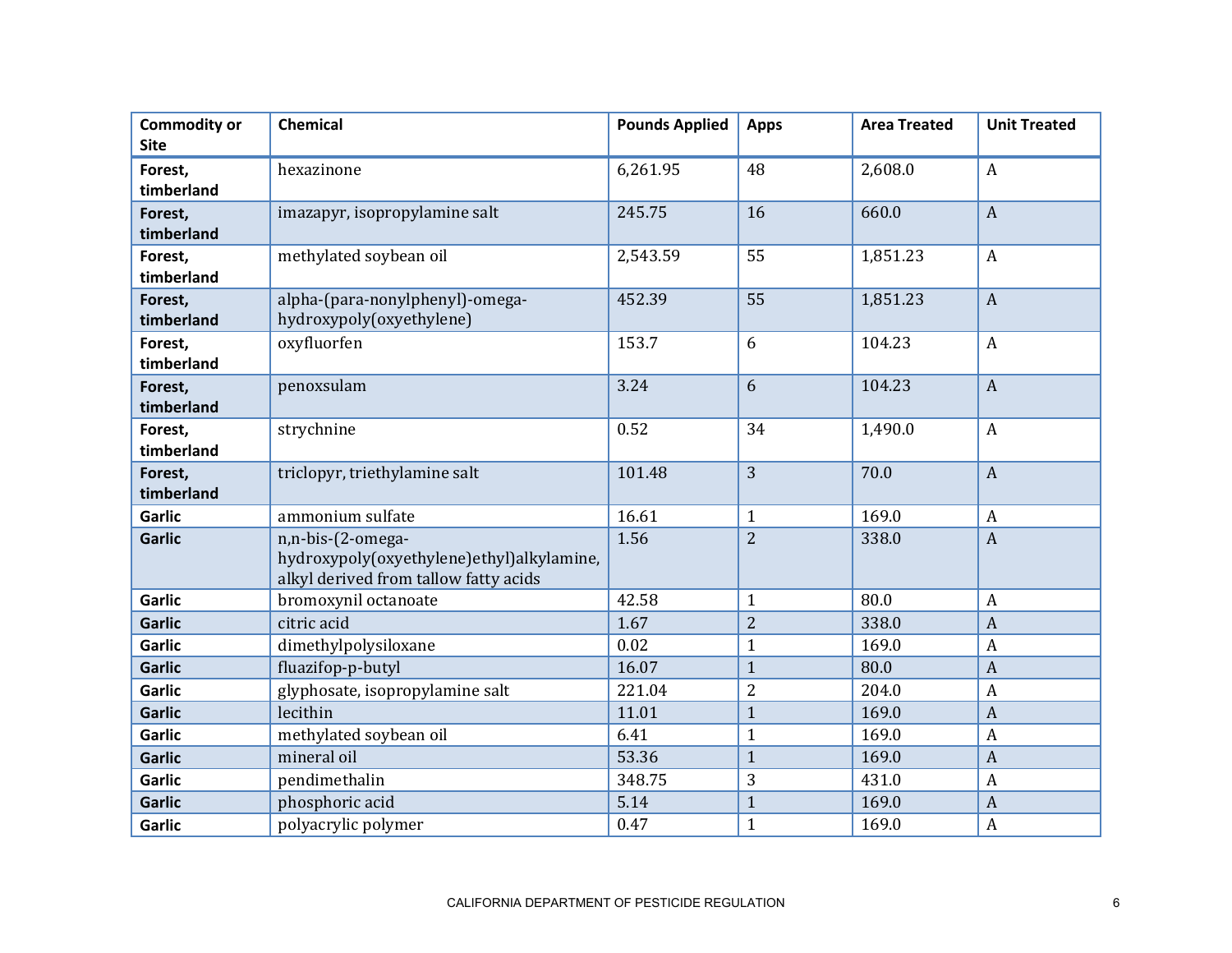| <b>Commodity or</b> | Chemical                               | <b>Pounds Applied</b> | <b>Apps</b>  | <b>Area Treated</b> | <b>Unit Treated</b> |
|---------------------|----------------------------------------|-----------------------|--------------|---------------------|---------------------|
| <b>Site</b>         |                                        |                       |              |                     |                     |
| <b>Garlic</b>       | polysorbate 65                         | 4.71                  | $\mathbf{1}$ | 169.0               | $\boldsymbol{A}$    |
| <b>Garlic</b>       | sorbitan trioleate                     | 4.71                  | $\mathbf{1}$ | 169.0               | $\boldsymbol{A}$    |
| <b>Garlic</b>       | alpha-tridecyl-omega-                  | 0.59                  | $\mathbf{1}$ | 169.0               | $\overline{A}$      |
|                     | hydroxypoly(oxyethanol) phosphate      |                       |              |                     |                     |
| <b>Garlic</b>       | urea dihydrogen sulfate                | 0.36                  | $\mathbf{1}$ | 169.0               | $\overline{A}$      |
| Grain               | 2,4-d, dimethylamine salt              | 10.27                 | $\mathbf{1}$ | 9.0                 | $\boldsymbol{A}$    |
| Grain               | glyphosate, isopropylamine salt        | 9.01                  | $\mathbf{1}$ | 9.0                 | $\boldsymbol{A}$    |
| Landscape           | aminopyralid, triisopropanolamine salt | 3.75                  | N/A          | N/A                 | N/A                 |
| maintenance         |                                        |                       |              |                     |                     |
| Landscape           | bromethalin                            | < 0.01                | N/A          | N/A                 | N/A                 |
| maintenance         |                                        |                       |              |                     |                     |
| Landscape           | carfentrazone-ethyl                    | 0.09                  | N/A          | N/A                 | N/A                 |
| maintenance         |                                        |                       |              |                     |                     |
| Landscape           | chlorsulfuron                          | 1.5                   | N/A          | N/A                 | N/A                 |
| maintenance         |                                        |                       |              |                     |                     |
| Landscape           | beta-cyfluthrin                        | 1.0                   | N/A          | N/A                 | N/A                 |
| maintenance         |                                        |                       |              |                     |                     |
| Landscape           | 2,4-d, dimethylamine salt              | 34.42                 | N/A          | N/A                 | N/A                 |
| maintenance         |                                        |                       |              |                     |                     |
| Landscape           | 2,4-d, 2-ethylhexyl ester              | 1.68                  | N/A          | N/A                 | N/A                 |
| maintenance         |                                        |                       |              |                     |                     |
| Landscape           | dicamba                                | 0.11                  | N/A          | N/A                 | N/A                 |
| maintenance         |                                        |                       |              |                     |                     |
| Landscape           | dicamba, dimethylamine salt            | 0.08                  | N/A          | N/A                 | N/A                 |
| maintenance         |                                        |                       |              |                     |                     |
| Landscape           | diquat dibromide                       | 0.12                  | N/A          | N/A                 | N/A                 |
| maintenance         |                                        |                       |              |                     |                     |
| Landscape           | dithiopyr                              | 0.03                  | N/A          | N/A                 | N/A                 |
| maintenance         |                                        |                       |              |                     |                     |
| Landscape           | fatty acids, mixed                     | 0.6                   | N/A          | N/A                 | N/A                 |
| maintenance         |                                        |                       |              |                     |                     |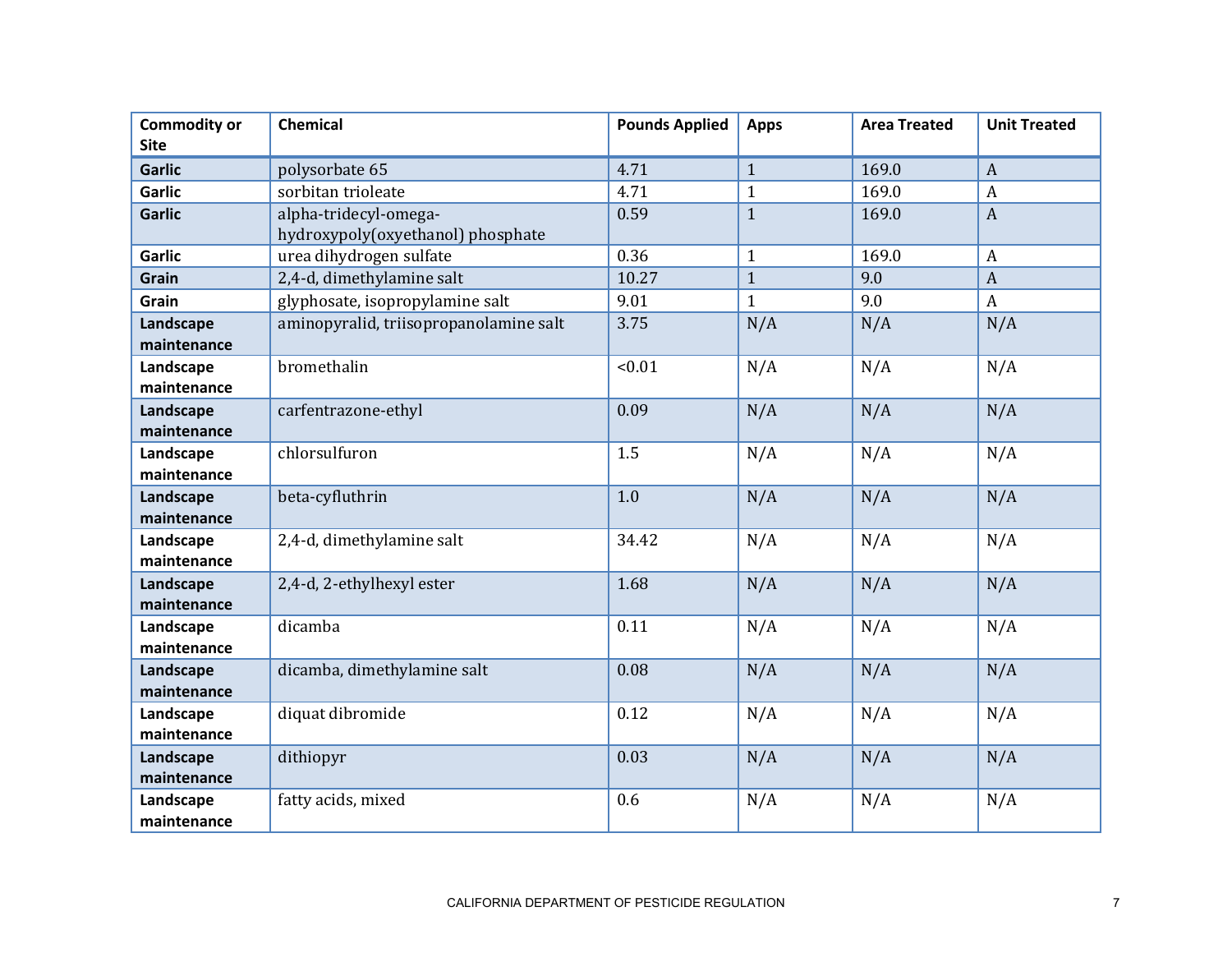| <b>Commodity or</b><br><b>Site</b> | Chemical                                                              | <b>Pounds Applied</b> | <b>Apps</b> | <b>Area Treated</b> | <b>Unit Treated</b> |
|------------------------------------|-----------------------------------------------------------------------|-----------------------|-------------|---------------------|---------------------|
| Landscape<br>maintenance           | glyphosate, dimethylamine salt                                        | 160.13                | N/A         | N/A                 | N/A                 |
| Landscape<br>maintenance           | glyphosate, isopropylamine salt                                       | 53.57                 | N/A         | N/A                 | N/A                 |
| Landscape<br>maintenance           | glyphosate, monoammonium salt                                         | 2.93                  | N/A         | N/A                 | N/A                 |
| Landscape<br>maintenance           | glyphosate, potassium salt                                            | 129.43                | N/A         | N/A                 | N/A                 |
| Landscape<br>maintenance           | imazapyr, isopropylamine salt                                         | 58.56                 | N/A         | N/A                 | N/A                 |
| Landscape<br>maintenance           | indaziflam                                                            | 0.77                  | N/A         | N/A                 | N/A                 |
| Landscape<br>maintenance           | mecoprop-p                                                            | 0.43                  | N/A         | N/A                 | N/A                 |
| Landscape<br>maintenance           | methylated soybean oil                                                | 250.86                | N/A         | N/A                 | N/A                 |
| Landscape<br>maintenance           | alpha-(para-nonylphenyl)-omega-<br>hydroxypoly(oxyethylene)           | 2.99                  | N/A         | N/A                 | N/A                 |
| Landscape<br>maintenance           | alpha-(para-nonylphenyl)-omega-<br>hydroxypoly(oxyethylene), branched | 27.87                 | N/A         | N/A                 | N/A                 |
| Landscape<br>maintenance           | quinclorac                                                            | 0.47                  | N/A         | N/A                 | N/A                 |
| Landscape<br>maintenance           | sulfentrazone                                                         | 0.04                  | N/A         | N/A                 | N/A                 |
| Landscape<br>maintenance           | sulfometuron-methyl                                                   | 3.0                   | N/A         | N/A                 | N/A                 |
| Landscape<br>maintenance           | triclopyr, triethylamine salt                                         | 0.95                  | N/A         | N/A                 | N/A                 |
| <b>N-grnhs flower</b>              | bifenthrin                                                            | 0.69                  | N/A         | 2.0                 | $\overline{A}$      |
| <b>N-grnhs flower</b>              | carfentrazone-ethyl                                                   | 0.23                  | N/A         | 4.0                 | $\boldsymbol{A}$    |
| <b>N-grnhs flower</b>              | clopyralid, monoethanolamine salt                                     | 1.98                  | N/A         | 4.0                 | $\overline{A}$      |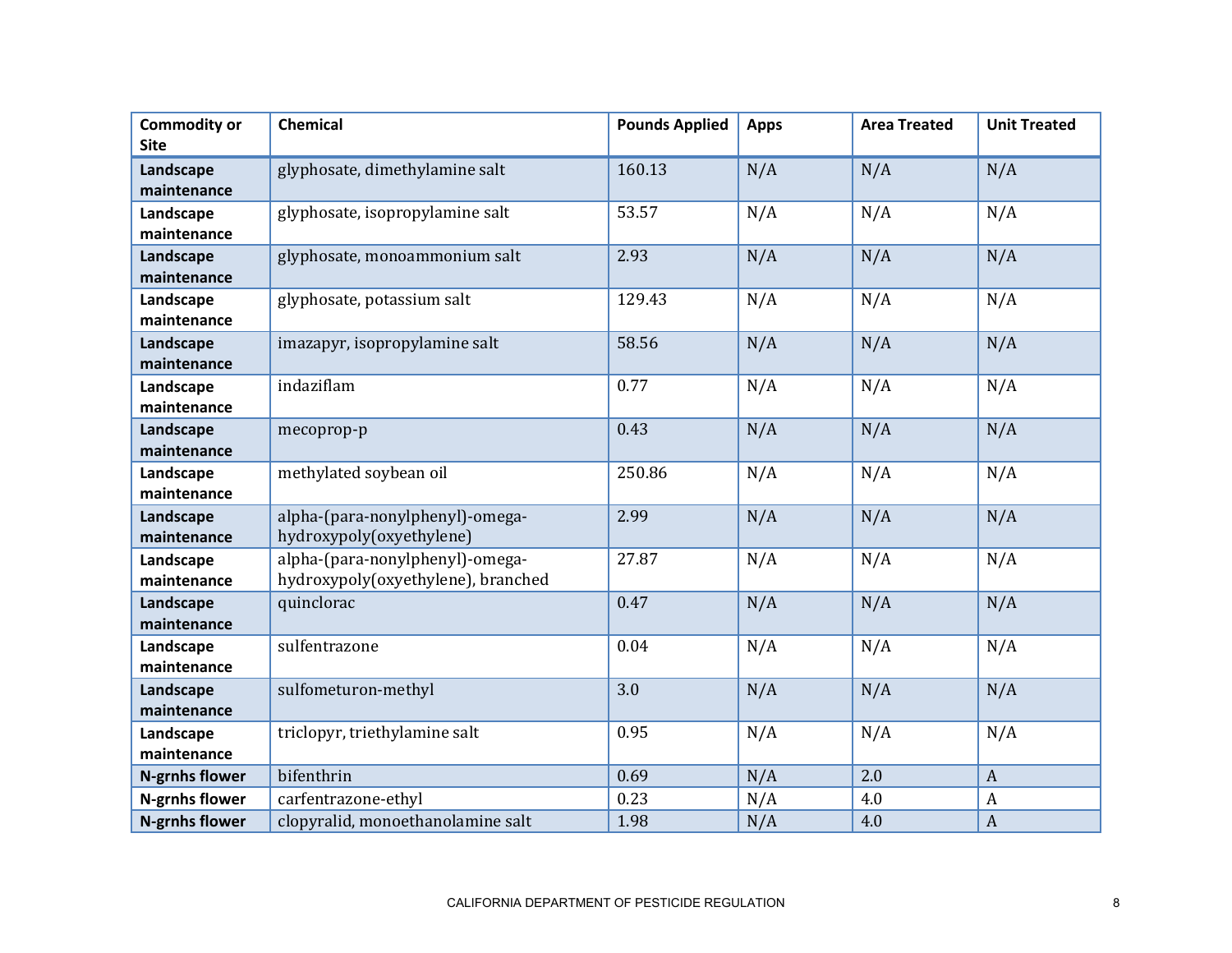| <b>Commodity or</b><br><b>Site</b> | Chemical                                                                                                | <b>Pounds Applied</b> | <b>Apps</b>    | <b>Area Treated</b> | <b>Unit Treated</b> |
|------------------------------------|---------------------------------------------------------------------------------------------------------|-----------------------|----------------|---------------------|---------------------|
| N-grnhs flower                     | clothianidin                                                                                            | 1.38                  | N/A            | 2.0                 | $\boldsymbol{A}$    |
| <b>N-grnhs flower</b>              | 2,4-d, isooctyl ester                                                                                   | 8.37                  | N/A            | 4.0                 | $\overline{A}$      |
| N-grnhs flower                     | fatty acids, mixed                                                                                      | 0.06                  | N/A            | 4.0                 | $\boldsymbol{A}$    |
| <b>N-grnhs flower</b>              | lecithin                                                                                                | 1.51                  | N/A            | 4.0                 | $\overline{A}$      |
| N-grnhs flower                     | alpha-(para-nonylphenyl)-omega-<br>hydroxypoly(oxyethylene)                                             | 0.41                  | N/A            | 4.0                 | $\overline{A}$      |
| <b>N-grnhs flower</b>              | propionic acid                                                                                          | 1.51                  | N/A            | 4.0                 | $\overline{A}$      |
| <b>N-outdr flower</b>              | fatty acids, mixed                                                                                      | 0.03                  | N/A            | 2.0                 | $\overline{A}$      |
| <b>N-outdr flower</b>              | lecithin                                                                                                | 0.76                  | N/A            | 2.0                 | $\overline{A}$      |
| N-outdr flower                     | alpha-(para-nonylphenyl)-omega-<br>hydroxypoly(oxyethylene)                                             | 0.2                   | N/A            | 2.0                 | $\boldsymbol{A}$    |
| <b>N-outdr flower</b>              | propionic acid                                                                                          | 0.76                  | N/A            | 2.0                 | $\overline{A}$      |
| N-outdr plants in<br>containers    | imidacloprid                                                                                            | 0.38                  | 9              | 1.44                | $\overline{A}$      |
| <b>Orchardgrass</b>                | alpha-alkyl (c10-c16)-omega-<br>hydroxypoly(oxyethylene)                                                | 5.16                  | $\overline{2}$ | 120.0               | $\boldsymbol{A}$    |
| <b>Orchardgrass</b>                | alkyl (c8,c10) polyglucoside                                                                            | 6.41                  | $\mathbf{1}$   | 60.0                | $\boldsymbol{A}$    |
| <b>Orchardgrass</b>                | ammonium nitrate                                                                                        | 3.05                  | $\mathbf{1}$   | 60.0                | $\overline{A}$      |
| <b>Orchardgrass</b>                | ammonium sulfate                                                                                        | 6.1                   | $\mathbf{1}$   | 60.0                | $\boldsymbol{A}$    |
| <b>Orchardgrass</b>                | n,n-bis-(2-omega-<br>hydroxypoly(oxyethylene)ethyl)alkylamine,<br>alkyl derived from tallow fatty acids | 0.22                  | $\mathbf{1}$   | 40.0                | $\overline{A}$      |
| <b>Orchardgrass</b>                | alpha-(para-tert-butylphenyl)-omega-<br>hydroxypoly(oxyethylene) phosphate                              | 18.05                 | 2              | 175.0               | $\boldsymbol{A}$    |
| <b>Orchardgrass</b>                | cacodylic acid                                                                                          | 1.18                  | $\mathbf{1}$   | 60.0                | $\overline{A}$      |
| <b>Orchardgrass</b>                | carfentrazone-ethyl                                                                                     | 0.81                  | $\mathbf{1}$   | 55.0                | $\boldsymbol{A}$    |
| <b>Orchardgrass</b>                | 2,4-d, dimethylamine salt                                                                               | 732.7                 | 11             | 690.0               | $\overline{A}$      |
| <b>Orchardgrass</b>                | dicamba, dimethylamine salt                                                                             | 88.31                 | 5              | 360.0               | $\boldsymbol{A}$    |
| <b>Orchardgrass</b>                | dimethylpolysiloxane                                                                                    | 0.01                  | $\overline{2}$ | 100.0               | $\overline{A}$      |
| <b>Orchardgrass</b>                | glyphosate, isopropylamine salt                                                                         | 120.02                | $\mathbf{1}$   | 60.0                | $\boldsymbol{A}$    |
| <b>Orchardgrass</b>                | imazethapyr, ammonium salt                                                                              | 4.01                  | $\mathbf{1}$   | 40.0                | $\overline{A}$      |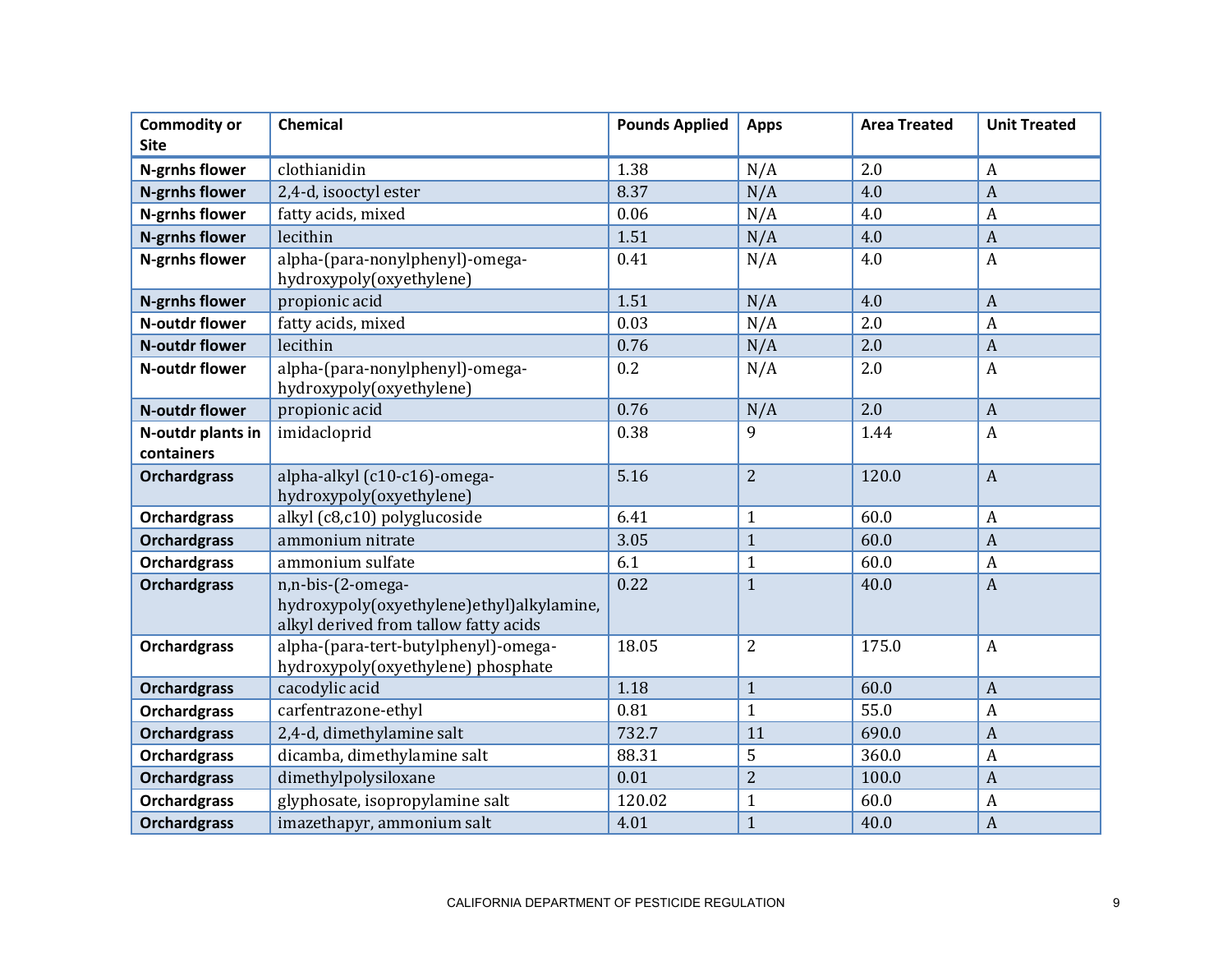| <b>Commodity or</b><br><b>Site</b> | <b>Chemical</b>                                                       | <b>Pounds Applied</b> | <b>Apps</b>    | <b>Area Treated</b> | <b>Unit Treated</b> |
|------------------------------------|-----------------------------------------------------------------------|-----------------------|----------------|---------------------|---------------------|
| <b>Orchardgrass</b>                | lecithin                                                              | 2.61                  | $\mathbf{1}$   | 40.0                | $\overline{A}$      |
| <b>Orchardgrass</b>                | methylated soybean oil                                                | 62.71                 | 5              | 340.0               | $\mathbf{A}$        |
| <b>Orchardgrass</b>                | mineral oil                                                           | 18.95                 | $\overline{1}$ | 40.0                | $\boldsymbol{A}$    |
| <b>Orchardgrass</b>                | alpha-(para-nonylphenyl)-omega-<br>hydroxypoly(oxyethylene)           | 29.53                 | 6              | 420.0               | $\overline{A}$      |
| <b>Orchardgrass</b>                | pendimethalin                                                         | 37.88                 | $\mathbf{1}$   | 40.0                | $\boldsymbol{A}$    |
| <b>Orchardgrass</b>                | polyalkene oxide modified heptamethyl<br>trisiloxane                  | 3.06                  | $\overline{4}$ | 300.0               | $\overline{A}$      |
| <b>Orchardgrass</b>                | polysorbate 65                                                        | 1.67                  | $\mathbf{1}$   | 40.0                | $\overline{A}$      |
| <b>Orchardgrass</b>                | sodium cacodylate                                                     | 6.8                   | $\mathbf{1}$   | 60.0                | $\overline{A}$      |
| <b>Orchardgrass</b>                | sorbitan trioleate                                                    | 1.67                  | $\mathbf{1}$   | 40.0                | $\boldsymbol{A}$    |
| <b>Orchardgrass</b>                | zinc phosphide                                                        | 0.84                  | $\overline{2}$ | 68.0                | $\overline{A}$      |
| <b>Pastureland</b>                 | alpha-alkyl (c12-c14)-omega-<br>hydroxypoly(oxyethylene)              | 15.19                 | 3              | 205.0               | $\overline{A}$      |
| <b>Pastureland</b>                 | 2,4-d, dimethylamine salt                                             | 56.53                 | $\mathbf{1}$   | 50.0                | $\overline{A}$      |
| Pastureland                        | 2,4-d, 2-ethylhexyl ester                                             | 380.88                | $\overline{4}$ | 260.0               | $\boldsymbol{A}$    |
| <b>Pastureland</b>                 | dicamba, dimethylamine salt                                           | 9.98                  | $\overline{2}$ | 105.0               | $\overline{A}$      |
| <b>Pastureland</b>                 | dimethylpolysiloxane                                                  | 0.52                  | $\mathbf{1}$   | 55.0                | $\boldsymbol{A}$    |
| <b>Pastureland</b>                 | fatty acids derived from tallow                                       | 6.08                  | 3              | 205.0               | $\overline{A}$      |
| Pastureland                        | glyphosate, isopropylamine salt                                       | 28.0                  | $\mathbf{1}$   | 28.0                | $\boldsymbol{A}$    |
| Pastureland                        | metribuzin                                                            | 1.17                  | $\mathbf{1}$   | 90.0                | $\mathbf{A}$        |
| <b>Pastureland</b>                 | alpha-(para-nonylphenyl)-omega-<br>hydroxypoly(oxyethylene)           | 15.19                 | 3              | 205.0               | $\overline{A}$      |
| <b>Pastureland</b>                 | alpha-(para-nonylphenyl)-omega-<br>hydroxypoly(oxyethylene), branched | 3.52                  | $\mathbf{1}$   | 55.0                | $\overline{A}$      |
| <b>Pastureland</b>                 | paraquat dichloride                                                   | 27.09                 | $\mathbf{1}$   | 90.0                | $\overline{A}$      |
| Peach                              | mineral oil                                                           | 1.77                  | N/A            | 1.0                 | $\mathbf{A}$        |
| Peach                              | phosmet                                                               | 2.1                   | N/A            | 1.25                | $\boldsymbol{A}$    |
| Peach                              | ziram                                                                 | 1.52                  | N/A            | 1.0                 | $\overline{A}$      |
| Peach                              | ziram                                                                 | 4.56                  | N/A            | 1,000.0             | $\mathbf{P}$        |
| Rangeland                          | glyphosate, isopropylamine salt                                       | 3.75                  | $\mathbf{1}$   | 60.0                | $\overline{A}$      |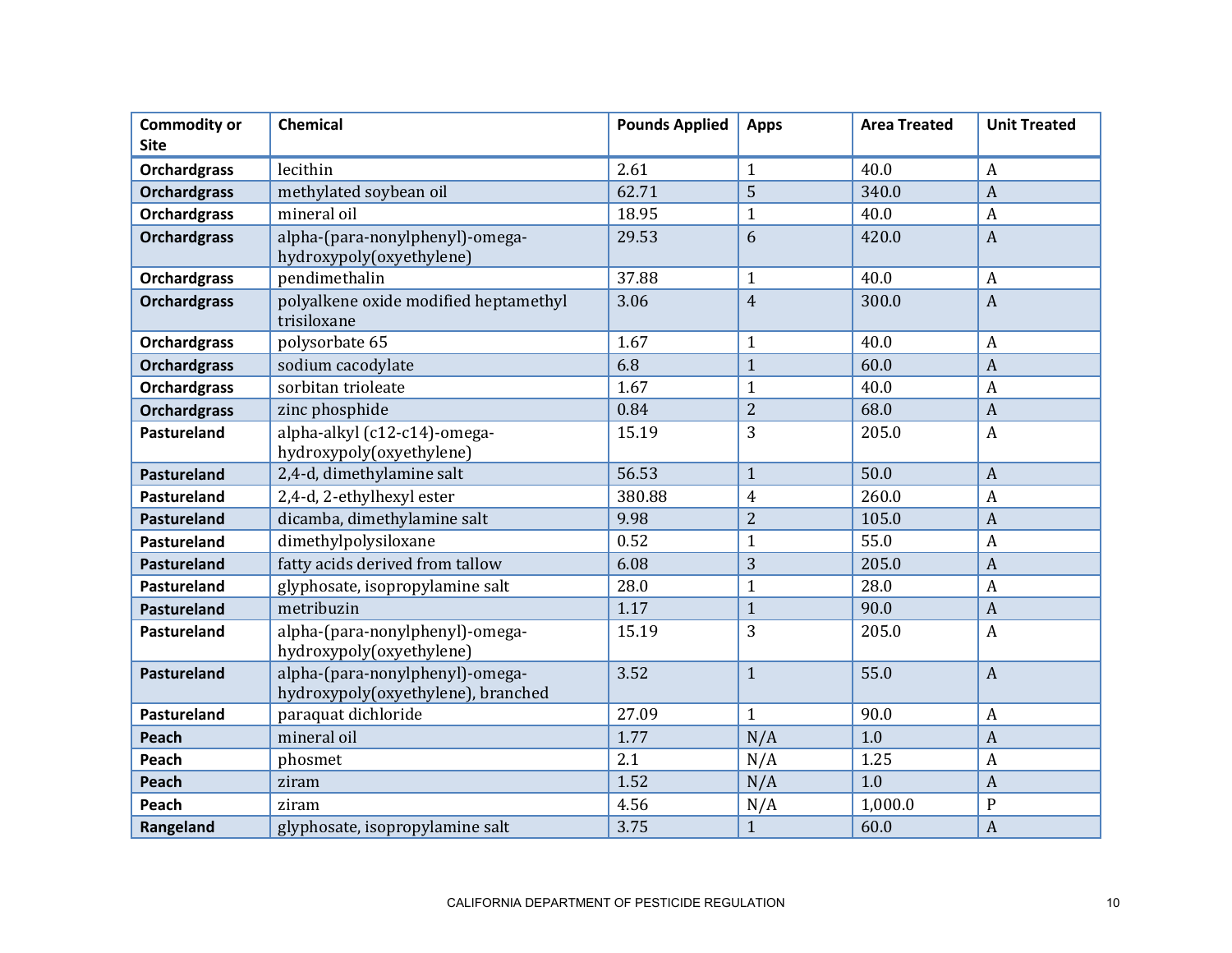| <b>Commodity or</b><br><b>Site</b> | <b>Chemical</b>                                             | <b>Pounds Applied</b> | <b>Apps</b>  | <b>Area Treated</b> | <b>Unit Treated</b> |
|------------------------------------|-------------------------------------------------------------|-----------------------|--------------|---------------------|---------------------|
| <b>Regulatory pest</b><br>control  | alpha-alkyl (c9-c11)-omega-<br>hydroxypoly(oxyethylene)     | 19.72                 | N/A          | N/A                 | N/A                 |
| <b>Regulatory pest</b><br>control  | aminopyralid, triisopropanolamine salt                      | 93.39                 | N/A          | N/A                 | N/A                 |
| <b>Regulatory pest</b><br>control  | borax                                                       | 0.01                  | N/A          | N/A                 | N/A                 |
| <b>Regulatory pest</b><br>control  | bromadiolone                                                | < 0.01                | N/A          | N/A                 | N/A                 |
| <b>Regulatory pest</b><br>control  | bromethalin                                                 | < 0.01                | N/A          | N/A                 | N/A                 |
| <b>Regulatory pest</b><br>control  | chlorsulfuron                                               | 12.94                 | N/A          | N/A                 | N/A                 |
| <b>Regulatory pest</b><br>control  | 2,4-d, 2-ethylhexyl ester                                   | 865.49                | N/A          | N/A                 | N/A                 |
| <b>Regulatory pest</b><br>control  | deltamethrin                                                | < 0.01                | N/A          | N/A                 | N/A                 |
| <b>Regulatory pest</b><br>control  | diuron                                                      | 6.01                  | $\mathbf{1}$ | 10.0                | $\boldsymbol{A}$    |
| <b>Regulatory pest</b><br>control  | glyphosate, isopropylamine salt                             | 27.2                  | 8            | 56.0                | $\boldsymbol{A}$    |
| <b>Regulatory pest</b><br>control  | glyphosate, isopropylamine salt                             | 125.34                | N/A          | N/A                 | N/A                 |
| <b>Regulatory pest</b><br>control  | isopropyl alcohol                                           | 43.93                 | N/A          | N/A                 | N/A                 |
| <b>Regulatory pest</b><br>control  | lambda-cyhalothrin                                          | < 0.01                | N/A          | N/A                 | N/A                 |
| <b>Regulatory pest</b><br>control  | mineral oil                                                 | 157.78                | N/A          | N/A                 | N/A                 |
| <b>Regulatory pest</b><br>control  | alpha-(para-nonylphenyl)-omega-<br>hydroxypoly(oxyethylene) | 152.6                 | N/A          | N/A                 | N/A                 |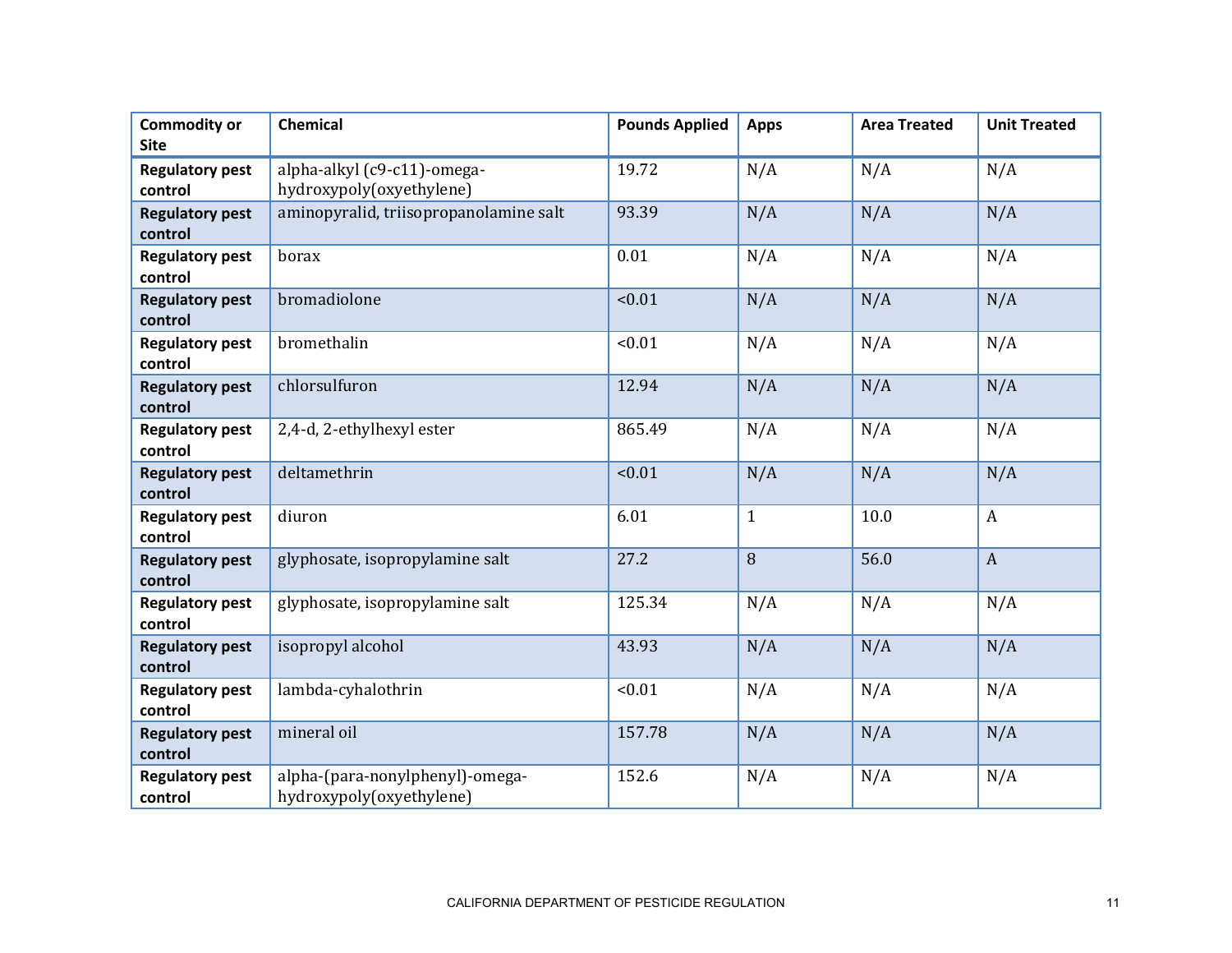| <b>Commodity or</b>    | Chemical                                                 | <b>Pounds Applied</b> | <b>Apps</b>    | <b>Area Treated</b> | <b>Unit Treated</b> |
|------------------------|----------------------------------------------------------|-----------------------|----------------|---------------------|---------------------|
| <b>Site</b>            |                                                          |                       |                |                     |                     |
| <b>Regulatory pest</b> | n-octyl bicycloheptene dicarboximide                     | < 0.01                | N/A            | N/A                 | N/A                 |
| control                |                                                          |                       |                |                     |                     |
| <b>Regulatory pest</b> | oxyfluorfen                                              | 8.43                  | $\overline{2}$ | 12.0                | $\boldsymbol{A}$    |
| control                |                                                          |                       |                |                     |                     |
| <b>Regulatory pest</b> | piperonyl butoxide                                       | < 0.01                | N/A            | N/A                 | N/A                 |
| control                |                                                          |                       |                |                     |                     |
| <b>Regulatory pest</b> | pyrethrins                                               | < 0.01                | N/A            | N/A                 | N/A                 |
| control                |                                                          |                       |                |                     |                     |
| <b>Regulatory pest</b> | tall oil fatty acids                                     | 11.56                 | N/A            | N/A                 | N/A                 |
| control                |                                                          |                       |                |                     |                     |
| Rice, wild             | glyphosate, isopropylamine salt                          | 20.0                  | $\mathbf{1}$   | 20.0                | $\boldsymbol{A}$    |
| <b>Rights of way</b>   | acephate                                                 | 0.04                  | N/A            | N/A                 | N/A                 |
| <b>Rights of way</b>   | alpha-alkyl (c10-c16)-omega-                             | 0.17                  | $\mathbf{1}$   | 4.0                 | A                   |
|                        | hydroxypoly(oxyethylene)                                 |                       |                |                     |                     |
| <b>Rights of way</b>   | alpha-alkyl (c12-c14)-omega-<br>hydroxypoly(oxyethylene) | 10.36                 | N/A            | N/A                 | N/A                 |
| <b>Rights of way</b>   | alkyl (c8,c10) polyglucoside                             | 8.64                  | N/A            | N/A                 | N/A                 |
| <b>Rights of way</b>   | allyloxypolyethylene glycol acetate                      | 0.02                  | N/A            | N/A                 | N/A                 |
| <b>Rights of way</b>   | aminocyclopyrachlor                                      | 33.89                 | N/A            | N/A                 | N/A                 |
|                        | aminocyclopyrachlor, potassium salt                      | 0.07                  |                |                     | N/A                 |
| <b>Rights of way</b>   |                                                          | 81.86                 | N/A            | N/A                 |                     |
| <b>Rights of way</b>   | aminopyralid, triisopropanolamine salt                   |                       | N/A            | N/A                 | N/A                 |
| <b>Rights of way</b>   | ammonium nitrate                                         | 30.99                 | N/A            | N/A                 | N/A                 |
| <b>Rights of way</b>   | ammonium sulfate                                         | 10.37                 | N/A            | N/A                 | N/A                 |
| <b>Rights of way</b>   | benzoic acid                                             | 0.02                  | N/A            | N/A                 | N/A                 |
| <b>Rights of way</b>   | borax                                                    | 1.09                  | N/A            | N/A                 | N/A                 |
| <b>Rights of way</b>   | bromacil                                                 | 12.8                  | $\mathbf{1}$   | 4.0                 | $\boldsymbol{A}$    |
| <b>Rights of way</b>   | carfentrazone-ethyl                                      | 0.09                  | $\overline{2}$ | 10.0                | $\boldsymbol{A}$    |
| <b>Rights of way</b>   | chlorsulfuron                                            | 0.08                  | N/A            | N/A                 | N/A                 |
| <b>Rights of way</b>   | citric acid                                              | 3.81                  | N/A            | N/A                 | N/A                 |
| <b>Rights of way</b>   | copper hydroxide                                         | 0.08                  | N/A            | N/A                 | N/A                 |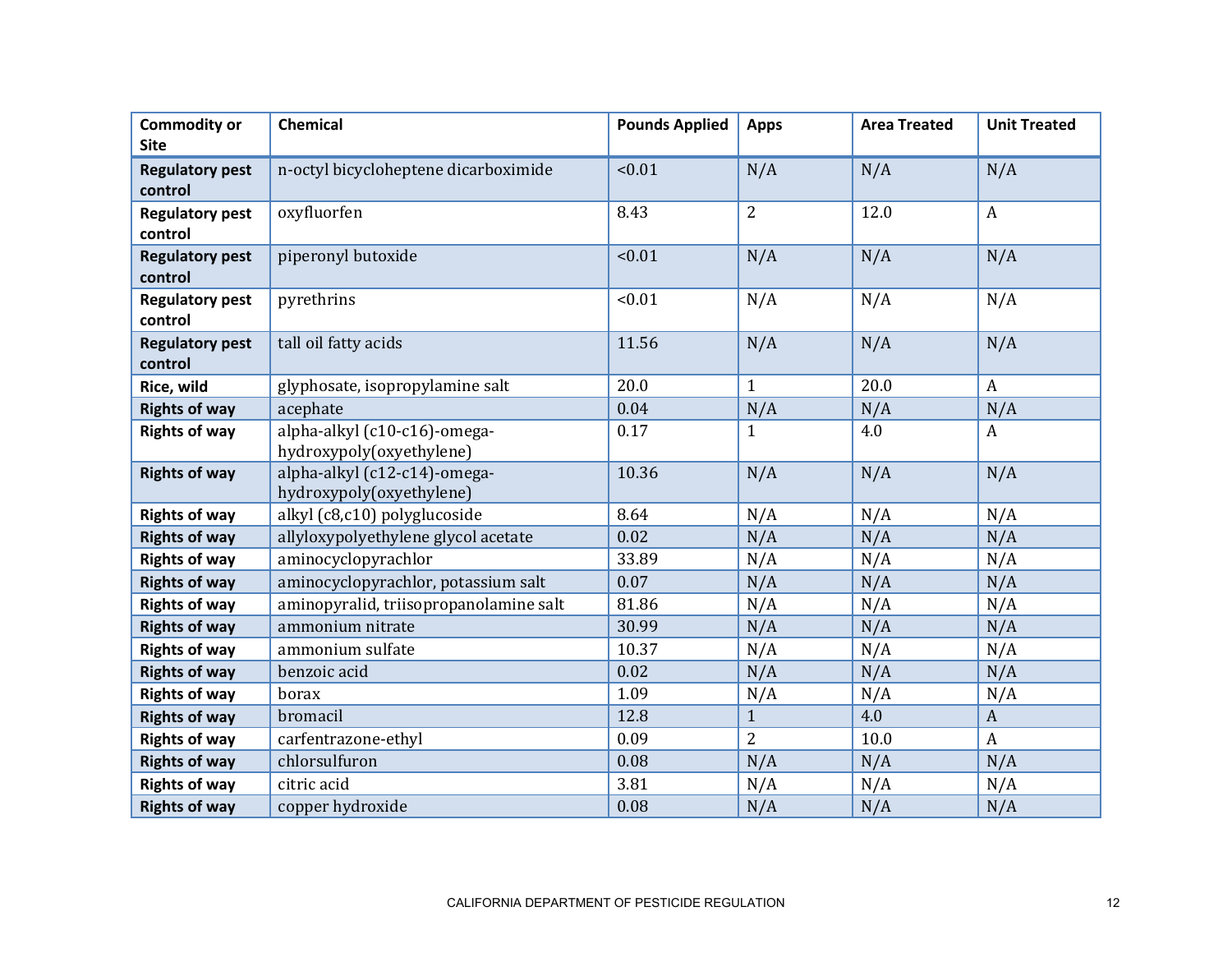| <b>Commodity or</b>  | <b>Chemical</b>                                                       | <b>Pounds Applied</b> | <b>Apps</b>    | <b>Area Treated</b> | <b>Unit Treated</b> |
|----------------------|-----------------------------------------------------------------------|-----------------------|----------------|---------------------|---------------------|
| <b>Site</b>          |                                                                       |                       |                |                     |                     |
| <b>Rights of way</b> | $2,4-d$                                                               | 18.42                 | N/A            | N/A                 | N/A                 |
| <b>Rights of way</b> | 2,4-d, butoxyethanol ester                                            | 32.7                  | N/A            | N/A                 | N/A                 |
| <b>Rights of way</b> | 2,4-d, dimethylamine salt                                             | 14.81                 | 3              | 11.0                | $\boldsymbol{A}$    |
| <b>Rights of way</b> | 2,4-d, dimethylamine salt                                             | 77.17                 | N/A            | N/A                 | N/A                 |
| <b>Rights of way</b> | 2,4-d, 2-ethylhexyl ester                                             | 46.61                 | 3              | 40.5                | $\boldsymbol{A}$    |
| <b>Rights of way</b> | 2,4-d, 2-ethylhexyl ester                                             | 699.81                | N/A            | N/A                 | N/A                 |
| <b>Rights of way</b> | 2,4-d, isooctyl ester                                                 | 28.91                 | N/A            | N/A                 | N/A                 |
| <b>Rights of way</b> | dicamba, dimethylamine salt                                           | 2.83                  | N/A            | N/A                 | N/A                 |
| <b>Rights of way</b> | diethylene glycol                                                     | 19.35                 | N/A            | N/A                 | N/A                 |
| <b>Rights of way</b> | diglycolamine salt of 3,6-dichloro-o-anisic<br>acid                   | 16.19                 | N/A            | N/A                 | N/A                 |
| <b>Rights of way</b> | dimethyl alkyl tertiary amines                                        | 0.02                  | N/A            | N/A                 | N/A                 |
| <b>Rights of way</b> | dimethylpolysiloxane                                                  | 0.94                  | N/A            | N/A                 | N/A                 |
| <b>Rights of way</b> | dithiopyr                                                             | 7.0                   | N/A            | N/A                 | N/A                 |
| <b>Rights of way</b> | diuron                                                                | 12.8                  | $\mathbf{1}$   | 4.0                 | $\boldsymbol{A}$    |
| <b>Rights of way</b> | fatty acids, mixed                                                    | 5.63                  | N/A            | N/A                 | N/A                 |
| <b>Rights of way</b> | fatty acids derived from tallow                                       | 4.15                  | N/A            | N/A                 | N/A                 |
| <b>Rights of way</b> | fluridone                                                             | 9.15                  | N/A            | N/A                 | N/A                 |
| <b>Rights of way</b> | glufosinate-ammonium                                                  | 0.13                  | N/A            | N/A                 | N/A                 |
| <b>Rights of way</b> | glyphosate, dimethylamine salt                                        | 168.93                | N/A            | N/A                 | N/A                 |
| <b>Rights of way</b> | glyphosate, isopropylamine salt                                       | 18.12                 | $\overline{2}$ | 25.0                | $\boldsymbol{A}$    |
| <b>Rights of way</b> | glyphosate, isopropylamine salt                                       | 1,956.54              | N/A            | N/A                 | N/A                 |
| <b>Rights of way</b> | glyphosate, potassium salt                                            | 0.99                  | $\overline{2}$ | 3.0                 | $\boldsymbol{A}$    |
| <b>Rights of way</b> | glyphosate, potassium salt                                            | 5.17                  | N/A            | N/A                 | N/A                 |
| <b>Rights of way</b> | 2-(3-hydroxypropyl)-hepta-methyl<br>trisiloxane, ethoxylated, acetate | 0.09                  | N/A            | N/A                 | N/A                 |
| <b>Rights of way</b> | imazamox, ammonium salt                                               | 6.35                  | N/A            | N/A                 | N/A                 |
| <b>Rights of way</b> | imazapyr, isopropylamine salt                                         | 2.62                  | N/A            | N/A                 | N/A                 |
| <b>Rights of way</b> | indaziflam                                                            | 0.35                  | N/A            | N/A                 | N/A                 |
| <b>Rights of way</b> | isoxaben                                                              | 0.94                  | N/A            | N/A                 | N/A                 |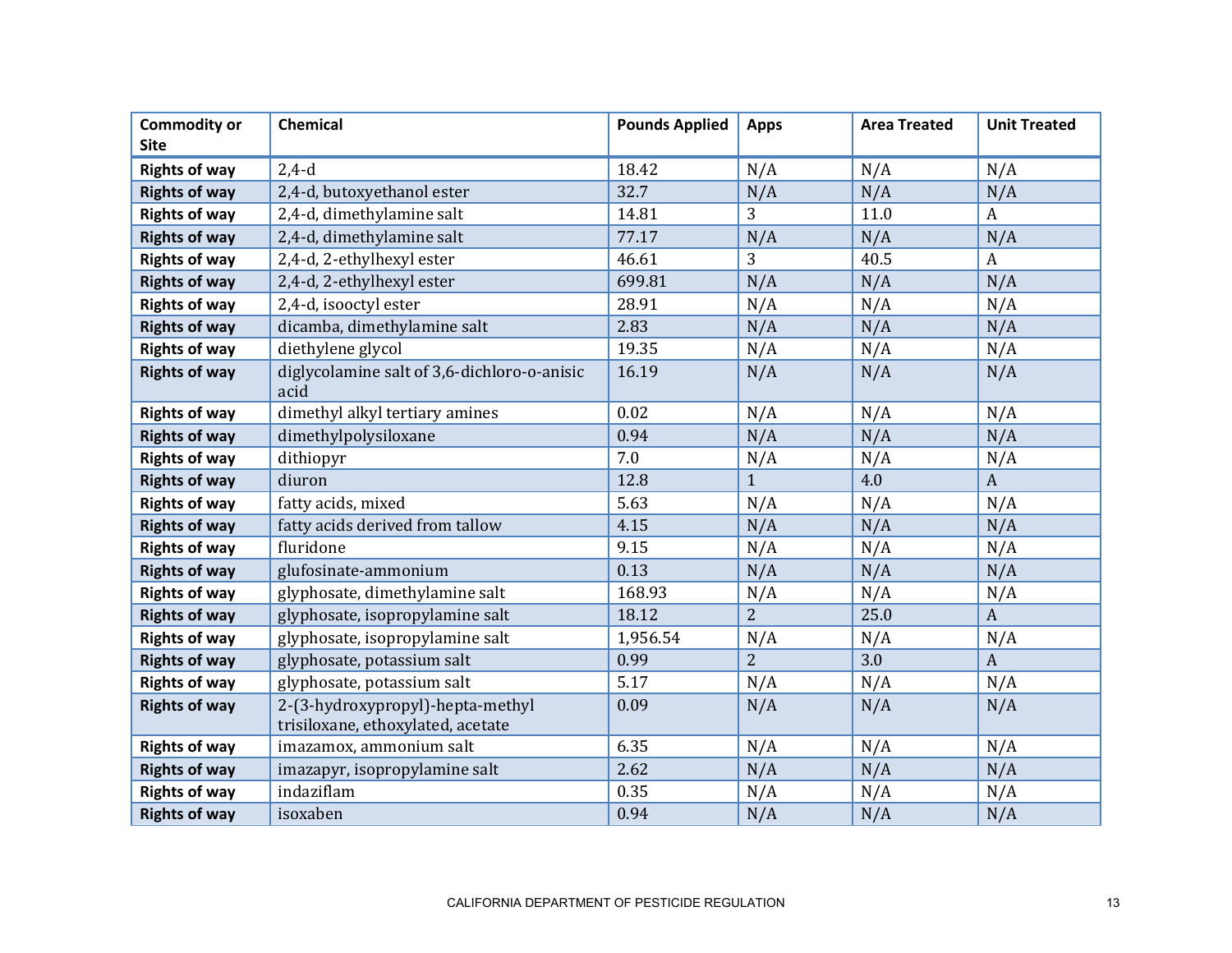| <b>Commodity or</b>  | Chemical                                                                                                       | <b>Pounds Applied</b> | <b>Apps</b>    | <b>Area Treated</b> | <b>Unit Treated</b> |
|----------------------|----------------------------------------------------------------------------------------------------------------|-----------------------|----------------|---------------------|---------------------|
| <b>Site</b>          |                                                                                                                |                       |                |                     |                     |
| <b>Rights of way</b> | metam-sodium                                                                                                   | 260.51                | N/A            | N/A                 | N/A                 |
| <b>Rights of way</b> | methylated soybean oil                                                                                         | 134.87                | N/A            | N/A                 | N/A                 |
| <b>Rights of way</b> | mineral oil                                                                                                    | 0.04                  | N/A            | N/A                 | N/A                 |
| <b>Rights of way</b> | alpha-(para-nonylphenyl)-omega-<br>hydroxypoly(oxyethylene)                                                    | 0.6                   | $\mathbf{1}$   | 4.0                 | $\boldsymbol{A}$    |
| <b>Rights of way</b> | alpha-(para-nonylphenyl)-omega-<br>hydroxypoly(oxyethylene)                                                    | 44.24                 | N/A            | N/A                 | N/A                 |
| <b>Rights of way</b> | oleic acid, ethyl ester                                                                                        | 0.42                  | N/A            | N/A                 | N/A                 |
| <b>Rights of way</b> | oleic acid, methyl ester                                                                                       | 0.69                  | N/A            | N/A                 | N/A                 |
| <b>Rights of way</b> | pendimethalin                                                                                                  | 7.58                  | $\mathbf{1}$   | 4.0                 | $\boldsymbol{A}$    |
| <b>Rights of way</b> | pendimethalin                                                                                                  | 0.04                  | N/A            | N/A                 | N/A                 |
| <b>Rights of way</b> | phosphoric acid                                                                                                | 4.12                  | N/A            | N/A                 | N/A                 |
| <b>Rights of way</b> | polyacrylamide, polyethylene glycol<br>mixture                                                                 | 2.48                  | N/A            | N/A                 | N/A                 |
| <b>Rights of way</b> | polyalkene oxide modified heptamethyl<br>trisiloxane                                                           | 0.64                  | N/A            | N/A                 | N/A                 |
| <b>Rights of way</b> | polyethoxylated castor oil                                                                                     | 9.68                  | N/A            | N/A                 | N/A                 |
| <b>Rights of way</b> | polyethylene glycol diacetate                                                                                  | < 0.01                | N/A            | N/A                 | N/A                 |
| <b>Rights of way</b> | polyethylene glycol stearate                                                                                   | 0.1                   | N/A            | N/A                 | N/A                 |
| <b>Rights of way</b> | poly(oxy-1,2-ethanediyl), alpha-hydro-<br>omega-hydroxy-, mono-c11-14-isoalkyl<br>ethers, c13-rich, phosphates | 0.99                  | N/A            | N/A                 | N/A                 |
| <b>Rights of way</b> | rimsulfuron                                                                                                    | < 0.01                | N/A            | N/A                 | N/A                 |
| <b>Rights of way</b> | sulfentrazone                                                                                                  | 0.22                  | N/A            | N/A                 | N/A                 |
| <b>Rights of way</b> | sulfometuron-methyl                                                                                            | 55.7                  | N/A            | N/A                 | N/A                 |
| <b>Rights of way</b> | tall oil fatty acids                                                                                           | 6.7                   | N/A            | N/A                 | N/A                 |
| <b>Rights of way</b> | triclopyr, triethylamine salt                                                                                  | 25.52                 | N/A            | N/A                 | N/A                 |
| <b>Rights of way</b> | alpha-undecyl-omega-<br>hydroxypoly(oxyethylene)                                                               | 8.24                  | N/A            | N/A                 | N/A                 |
| Rye                  | fosetyl-al                                                                                                     | 46.4                  | $\mathbf{1}$   | 25.63               | $\boldsymbol{A}$    |
| <b>Strawberry</b>    | acequinocyl                                                                                                    | 0.46                  | $\overline{4}$ | 10.0                | $\boldsymbol{A}$    |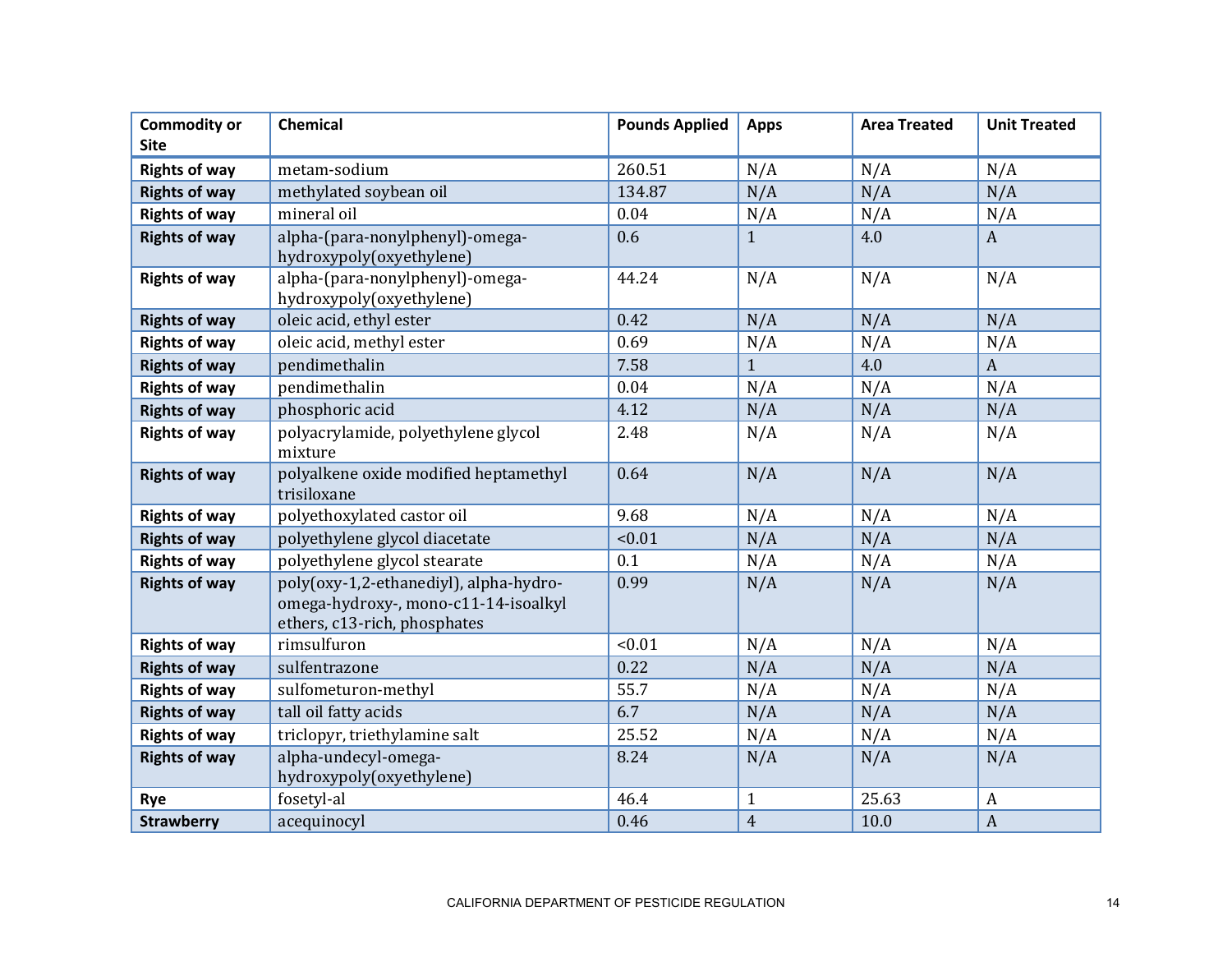| <b>Commodity or</b><br><b>Site</b> | <b>Chemical</b>                                                            | <b>Pounds Applied</b> | <b>Apps</b>    | <b>Area Treated</b> | <b>Unit Treated</b> |
|------------------------------------|----------------------------------------------------------------------------|-----------------------|----------------|---------------------|---------------------|
| <b>Strawberry</b>                  | alpha-alkyl (c9-c11)-omega-                                                | 0.31                  | $\mathbf{1}$   | 18.0                | $\boldsymbol{A}$    |
|                                    | hydroxypoly(oxyethylene)                                                   |                       |                |                     |                     |
| <b>Strawberry</b>                  | azoxystrobin                                                               | 15.13                 | $\overline{2}$ | 96.94               | $\overline{A}$      |
| <b>Strawberry</b>                  | bifenazate                                                                 | 39.24                 | $\overline{4}$ | 78.86               | $\overline{A}$      |
| <b>Strawberry</b>                  | bifenthrin                                                                 | 0.1                   | $\mathbf{1}$   | 2.5                 | $\overline{A}$      |
| <b>Strawberry</b>                  | boscalid                                                                   | 23.0                  | $\overline{2}$ | 66.47               | $\boldsymbol{A}$    |
| <b>Strawberry</b>                  | alpha-(para-tert-butylphenyl)-omega-<br>hydroxypoly(oxyethylene) phosphate | 91.88                 | 10             | 369.48              | $\overline{A}$      |
| <b>Strawberry</b>                  | captan                                                                     | 676.22                | 13             | 395.75              | $\boldsymbol{A}$    |
| <b>Strawberry</b>                  | captan, other related                                                      | 5.01                  | 3              | 127.13              | $\overline{A}$      |
| <b>Strawberry</b>                  | chlorantraniliprole                                                        | 0.86                  | $\overline{4}$ | 133.8               | $\overline{A}$      |
| <b>Strawberry</b>                  | chloropicrin                                                               | 22,146.22             | 6              | 143.7               | $\overline{A}$      |
| <b>Strawberry</b>                  | chlorothalonil                                                             | 217.86                | 11             | 312.83              | $\overline{A}$      |
| <b>Strawberry</b>                  | copper hydroxide                                                           | 15.35                 | $\mathbf{1}$   | 9.42                | $\overline{A}$      |
| <b>Strawberry</b>                  | copper sulfate (basic)                                                     | 50.94                 | $\mathbf{1}$   | 19.58               | $\overline{A}$      |
| <b>Strawberry</b>                  | cyprodinil                                                                 | 22.73                 | 3              | 97.22               | $\overline{A}$      |
| <b>Strawberry</b>                  | difenoconazole                                                             | 4.9                   | $\mathbf{1}$   | 48.47               | $\boldsymbol{A}$    |
| <b>Strawberry</b>                  | etoxazole                                                                  | 8.33                  | $\overline{4}$ | 69.96               | $\overline{A}$      |
| <b>Strawberry</b>                  | fenpyroximate                                                              | 0.11                  | $\mathbf{1}$   | 1.0                 | $\overline{A}$      |
| <b>Strawberry</b>                  | fludioxonil                                                                | 15.16                 | 3              | 97.22               | $\overline{A}$      |
| <b>Strawberry</b>                  | fosetyl-al                                                                 | 666.8                 | 13             | 314.31              | $\overline{A}$      |
| <b>Strawberry</b>                  | imidacloprid                                                               | 1.75                  | $\mathbf{1}$   | 39.33               | $\overline{A}$      |
| <b>Strawberry</b>                  | isopropyl alcohol                                                          | 27.17                 | 10             | 369.48              | $\overline{A}$      |
| <b>Strawberry</b>                  | mefenoxam                                                                  | 20.04                 | 3              | 32.01               | $\overline{A}$      |
| <b>Strawberry</b>                  | methyl bromide                                                             | 31,202.34             | 6              | 143.7               | $\overline{A}$      |
| <b>Strawberry</b>                  | myclobutanil                                                               | 11.75                 | 6              | 119.94              | $\overline{A}$      |
| <b>Strawberry</b>                  | alpha-(para-nonylphenyl)-omega-<br>hydroxypoly(oxyethylene)                | 94.38                 | 10             | 369.48              | A                   |
| <b>Strawberry</b>                  | potassium phosphite                                                        | 1,589.81              | 20             | 458.56              | $\overline{A}$      |
| <b>Strawberry</b>                  | pyraclostrobin                                                             | 11.68                 | $\overline{2}$ | 66.47               | $\boldsymbol{A}$    |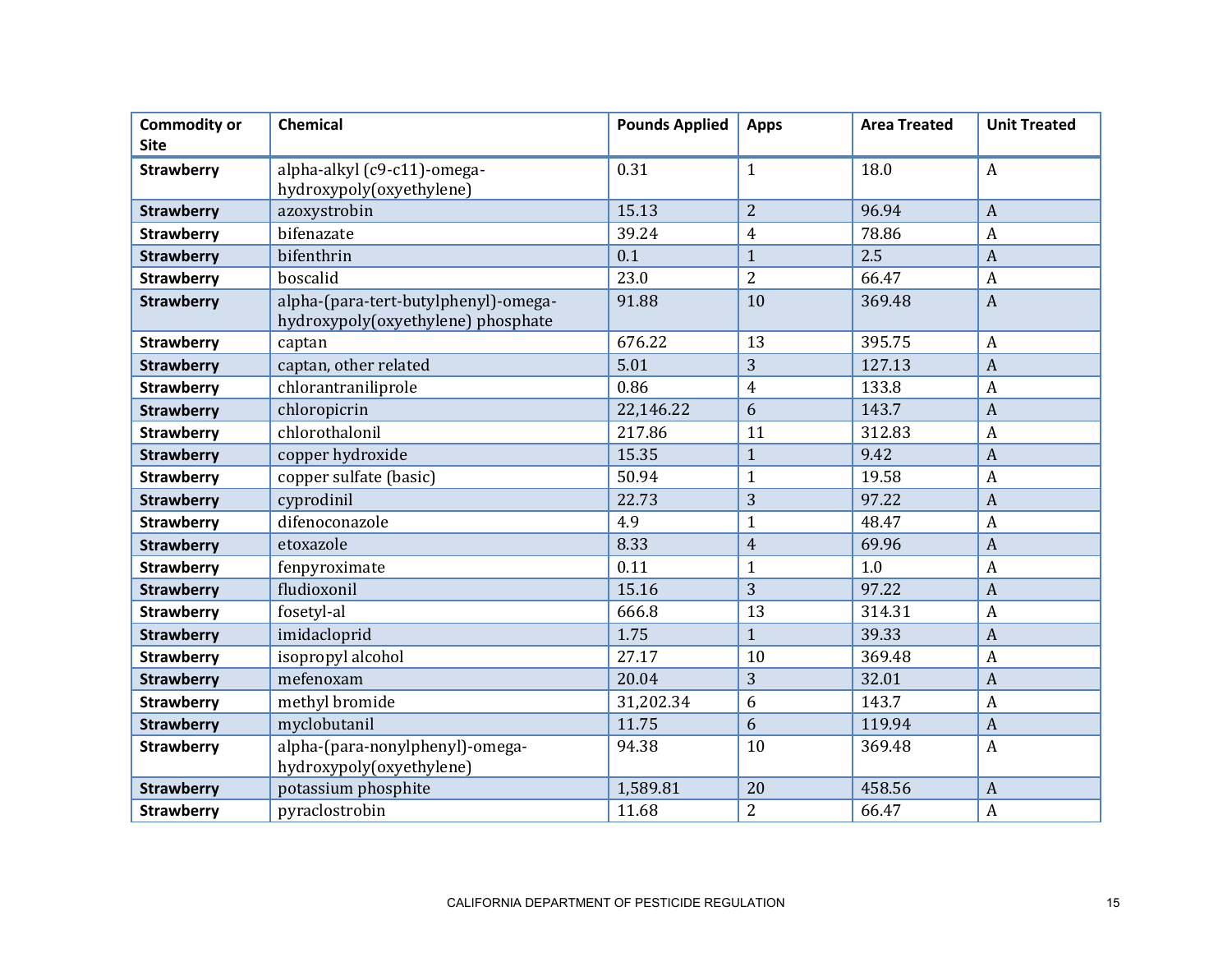| <b>Commodity or</b><br><b>Site</b> | <b>Chemical</b>                                                    | <b>Pounds Applied</b> | <b>Apps</b>    | <b>Area Treated</b> | <b>Unit Treated</b> |
|------------------------------------|--------------------------------------------------------------------|-----------------------|----------------|---------------------|---------------------|
|                                    |                                                                    |                       |                |                     |                     |
| <b>Strawberry</b>                  | quinoxyfen                                                         | 0.18                  | 6              | 10.2                | $\boldsymbol{A}$    |
| <b>Strawberry</b>                  | tall oil fatty acids                                               | 7.15                  | 10             | 369.48              | $\boldsymbol{A}$    |
| <b>Strawberry</b>                  | tetraconazole                                                      | 0.01                  | $\overline{2}$ | 5.0                 | $\overline{A}$      |
| <b>Strawberry</b>                  | thiram                                                             | 1,284.27              | 21             | 428.27              | $\mathbf{A}$        |
| <b>Strawberry</b>                  | triflumizole                                                       | 12.1                  | $\overline{2}$ | 48.47               | $\boldsymbol{A}$    |
| <b>Structural pest</b><br>control  | abamectin                                                          | < 0.01                | N/A            | N/A                 | N/A                 |
| <b>Structural pest</b><br>control  | abamectin, other related                                           | < 0.01                | N/A            | N/A                 | N/A                 |
| <b>Structural pest</b><br>control  | acephate                                                           | 0.14                  | N/A            | N/A                 | N/A                 |
| <b>Structural pest</b><br>control  | acetamiprid                                                        | 0.19                  | N/A            | N/A                 | N/A                 |
| <b>Structural pest</b><br>control  | alkyl (50%c14, 40%c12, 10%c16)<br>dimethylbenzyl ammonium chloride | < 0.01                | N/A            | N/A                 | N/A                 |
| <b>Structural pest</b><br>control  | d-trans allethrin                                                  | < 0.01                | N/A            | N/A                 | N/A                 |
| <b>Structural pest</b><br>control  | bifenthrin                                                         | 6.61                  | N/A            | N/A                 | N/A                 |
| <b>Structural pest</b><br>control  | boric acid                                                         | 10.35                 | N/A            | N/A                 | N/A                 |
| <b>Structural pest</b><br>control  | bromadiolone                                                       | 0.01                  | N/A            | N/A                 | N/A                 |
| <b>Structural pest</b><br>control  | chlorfenapyr                                                       | 0.28                  | N/A            | N/A                 | N/A                 |
| <b>Structural pest</b><br>control  | cyfluthrin                                                         | 1.23                  | N/A            | N/A                 | N/A                 |
| <b>Structural pest</b><br>control  | beta-cyfluthrin                                                    | 3.73                  | N/A            | N/A                 | N/A                 |
| <b>Structural pest</b><br>control  | cypermethrin                                                       | 1.22                  | N/A            | N/A                 | N/A                 |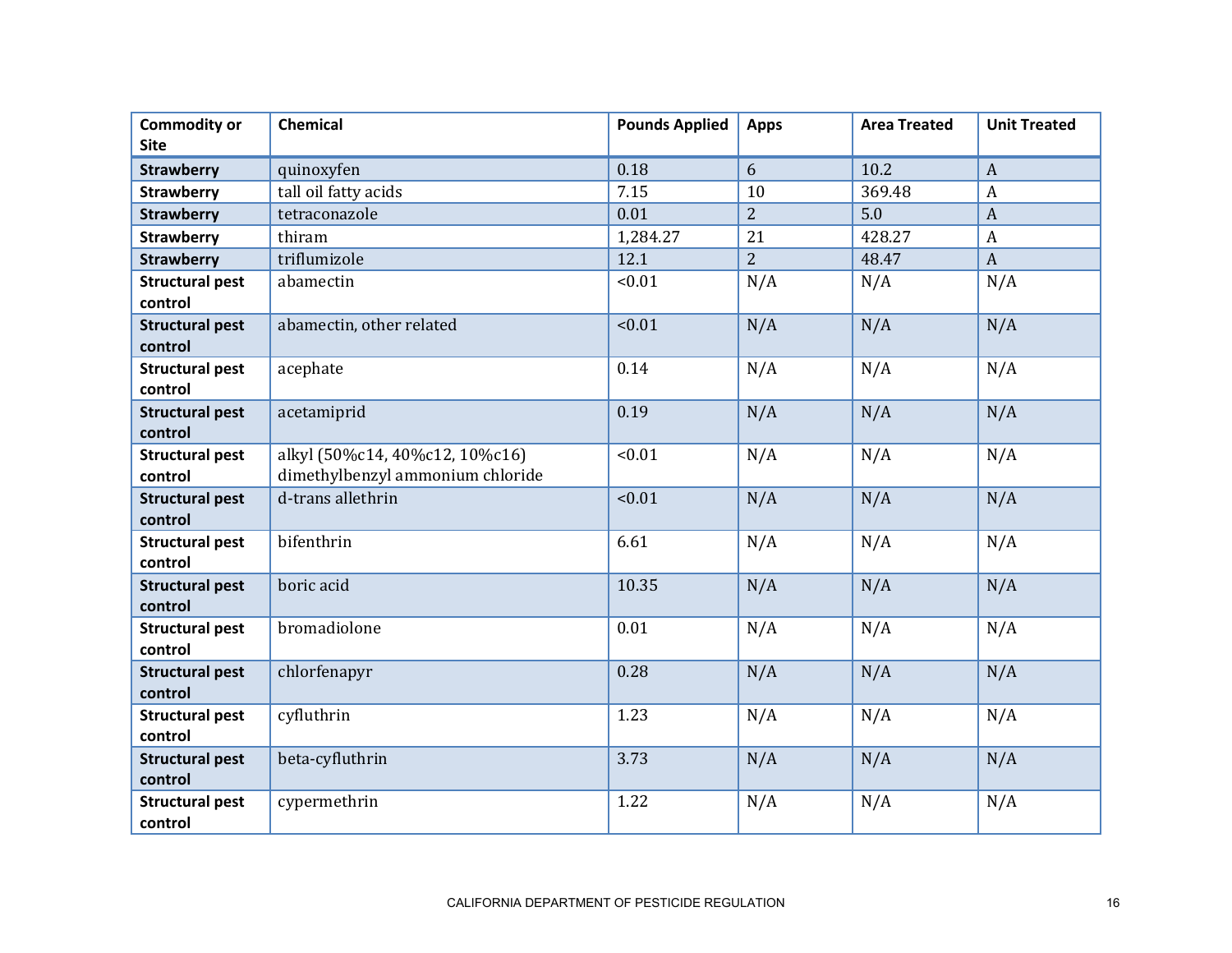| <b>Commodity or</b><br><b>Site</b> | <b>Chemical</b>                    | <b>Pounds Applied</b> | <b>Apps</b> | <b>Area Treated</b> | <b>Unit Treated</b> |
|------------------------------------|------------------------------------|-----------------------|-------------|---------------------|---------------------|
|                                    |                                    |                       |             |                     |                     |
| <b>Structural pest</b><br>control  | deltamethrin                       | 4.5                   | N/A         | N/A                 | N/A                 |
| <b>Structural pest</b><br>control  | didecyl dimethyl ammonium chloride | < 0.01                | N/A         | N/A                 | N/A                 |
| <b>Structural pest</b><br>control  | difethialone                       | < 0.01                | N/A         | N/A                 | N/A                 |
| <b>Structural pest</b><br>control  | dinotefuran                        | 0.11                  | N/A         | N/A                 | N/A                 |
| <b>Structural pest</b><br>control  | diphacinone                        | 0.01                  | N/A         | N/A                 | N/A                 |
| <b>Structural pest</b><br>control  | disodium octaborate tetrahydrate   | 1.72                  | N/A         | N/A                 | N/A                 |
| <b>Structural pest</b><br>control  | endothall, dipotassium salt        | 0.2                   | N/A         | N/A                 | N/A                 |
| <b>Structural pest</b><br>control  | esfenvalerate                      | 0.32                  | N/A         | N/A                 | N/A                 |
| <b>Structural pest</b><br>control  | fipronil                           | 14.0                  | N/A         | N/A                 | N/A                 |
| <b>Structural pest</b><br>control  | hydroprene                         | 0.03                  | N/A         | N/A                 | N/A                 |
| <b>Structural pest</b><br>control  | imidacloprid                       | 14.83                 | N/A         | N/A                 | N/A                 |
| <b>Structural pest</b><br>control  | indoxacarb                         | 7.65                  | N/A         | N/A                 | N/A                 |
| <b>Structural pest</b><br>control  | isopropyl alcohol                  | 0.7                   | N/A         | N/A                 | N/A                 |
| <b>Structural pest</b><br>control  | lambda-cyhalothrin                 | 0.28                  | N/A         | N/A                 | N/A                 |
| <b>Structural pest</b><br>control  | muscalure                          | < 0.01                | N/A         | N/A                 | N/A                 |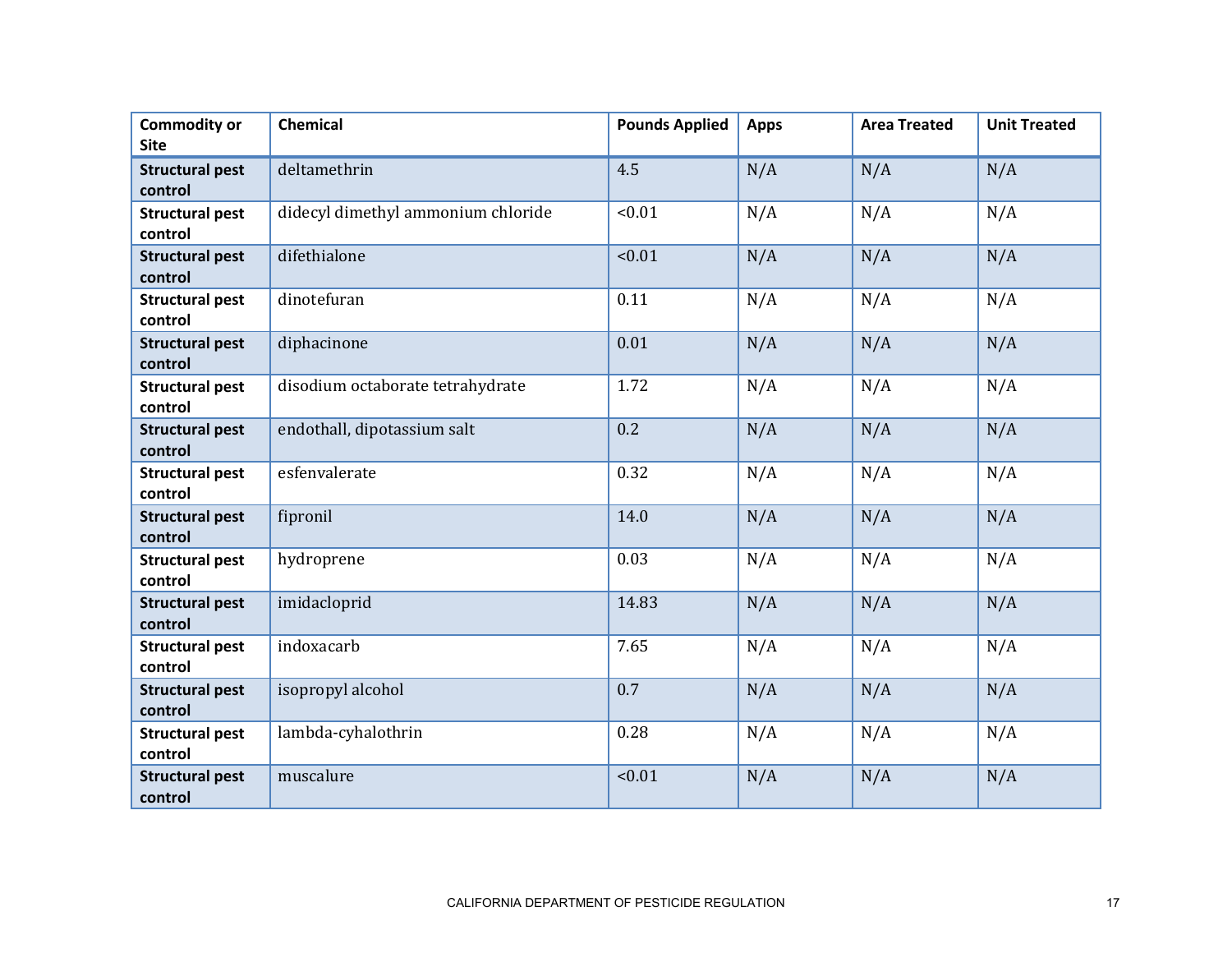| <b>Commodity or</b><br><b>Site</b> | Chemical                                                | <b>Pounds Applied</b> | <b>Apps</b>  | <b>Area Treated</b> | <b>Unit Treated</b> |
|------------------------------------|---------------------------------------------------------|-----------------------|--------------|---------------------|---------------------|
| <b>Structural pest</b><br>control  | n-octyl bicycloheptene dicarboximide                    | 0.07                  | N/A          | N/A                 | N/A                 |
| <b>Structural pest</b><br>control  | permethrin                                              | 5.05                  | N/A          | N/A                 | N/A                 |
| <b>Structural pest</b><br>control  | phenothrin                                              | < 0.01                | N/A          | N/A                 | N/A                 |
| <b>Structural pest</b><br>control  | piperonyl butoxide                                      | 0.71                  | N/A          | N/A                 | N/A                 |
| <b>Structural pest</b><br>control  | piperonyl butoxide, other related                       | 0.02                  | N/A          | N/A                 | N/A                 |
| <b>Structural pest</b><br>control  | prallethrin                                             | 0.08                  | N/A          | N/A                 | N/A                 |
| <b>Structural pest</b><br>control  | pyrethrins                                              | 0.06                  | N/A          | N/A                 | N/A                 |
| <b>Structural pest</b><br>control  | pyriproxyfen                                            | 0.64                  | N/A          | N/A                 | N/A                 |
| <b>Structural pest</b><br>control  | silica aerogel                                          | 0.18                  | N/A          | N/A                 | N/A                 |
| <b>Structural pest</b><br>control  | sulfaquinoxaline                                        | < 0.01                | N/A          | N/A                 | N/A                 |
| <b>Structural pest</b><br>control  | thiamethoxam                                            | < 0.01                | N/A          | N/A                 | N/A                 |
| <b>Structural pest</b><br>control  | triclopyr, triethylamine salt                           | 0.09                  | N/A          | N/A                 | N/A                 |
| <b>Structural pest</b><br>control  | warfarin                                                | < 0.01                | N/A          | N/A                 | N/A                 |
| <b>Timothy</b>                     | alpha-alkyl (c9-c11)-omega-<br>hydroxypoly(oxyethylene) | 0.44                  | $\mathbf{1}$ | 25.0                | $\boldsymbol{A}$    |
| <b>Timothy</b>                     | alkyl (c8,c10) polyglucoside                            | 1.35                  | $\mathbf{1}$ | 25.0                | $\boldsymbol{A}$    |
| <b>Timothy</b>                     | ammonium nitrate                                        | 0.64                  | $\mathbf{1}$ | 25.0                | $\mathbf{A}$        |
| <b>Timothy</b>                     | ammonium sulfate                                        | 1.28                  | $\mathbf{1}$ | 25.0                | $\boldsymbol{A}$    |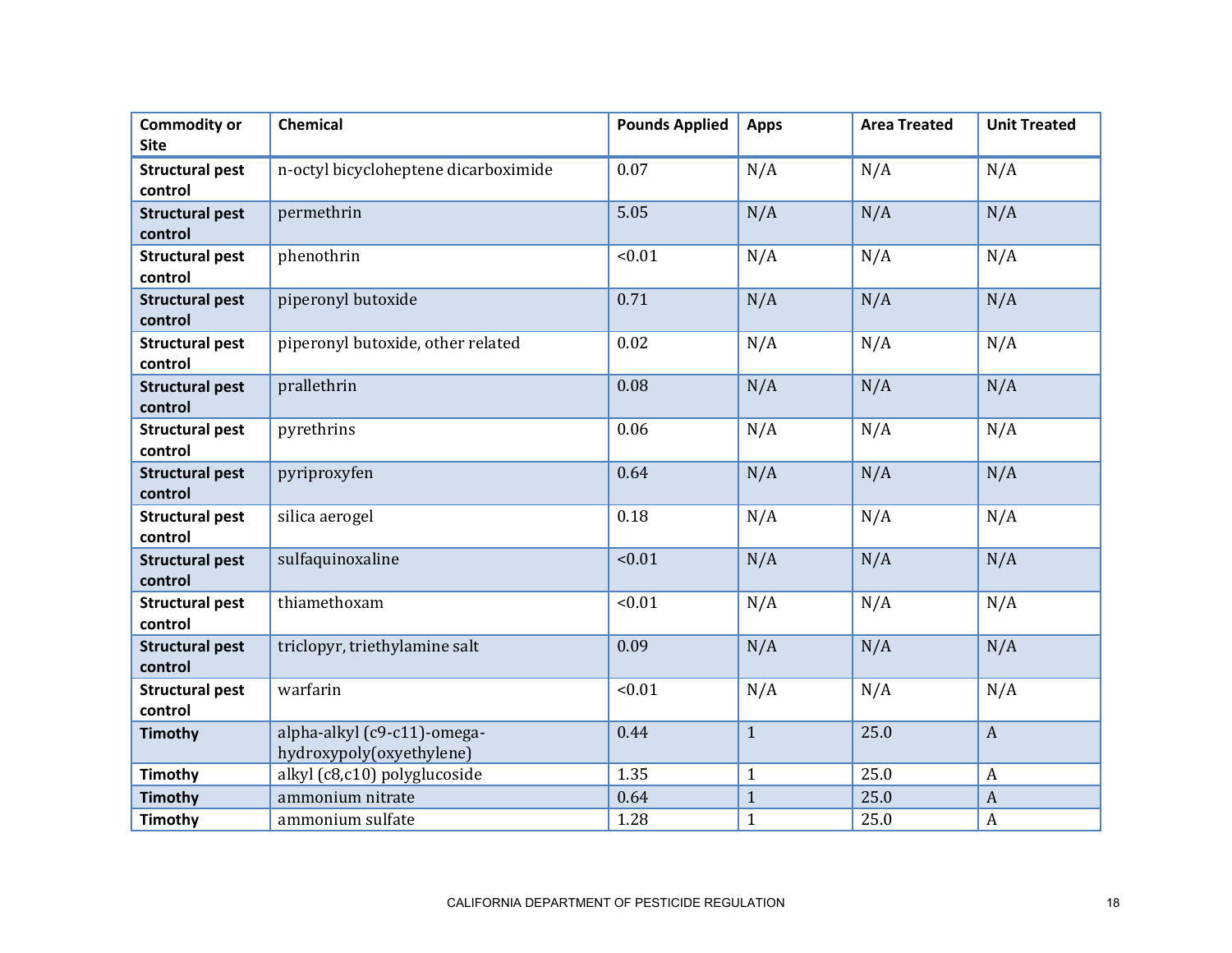| <b>Commodity or</b>    | <b>Chemical</b>                                             | <b>Pounds Applied</b> | <b>Apps</b>    | <b>Area Treated</b> | <b>Unit Treated</b> |
|------------------------|-------------------------------------------------------------|-----------------------|----------------|---------------------|---------------------|
| <b>Site</b>            |                                                             |                       |                |                     |                     |
| Timothy                | 2,4-d, dimethylamine salt                                   | 211.12                | 6              | 126.6               | $\boldsymbol{A}$    |
| <b>Timothy</b>         | dicamba, dimethylamine salt                                 | 9.34                  | $\overline{2}$ | 62.0                | A                   |
| Timothy                | dimethylpolysiloxane                                        | < 0.01                | $\mathbf{1}$   | 25.0                | $\boldsymbol{A}$    |
| <b>Timothy</b>         | glyphosate, potassium salt                                  | 42.22                 | $\mathbf{1}$   | 25.0                | $\boldsymbol{A}$    |
| <b>Timothy</b>         | methylated soybean oil                                      | 12.55                 | $\overline{4}$ | 64.6                | $\overline{A}$      |
| Timothy                | alpha-(para-nonylphenyl)-omega-<br>hydroxypoly(oxyethylene) | 2.35                  | $\overline{4}$ | 64.6                | $\boldsymbol{A}$    |
| <b>Timothy</b>         | polyalkene oxide modified heptamethyl<br>trisiloxane        | 0.63                  | $\overline{4}$ | 64.6                | $\overline{A}$      |
| <b>Triticale</b>       | alpha-alkyl (c10-c16)-omega-<br>hydroxypoly(oxyethylene)    | 0.43                  | N/A            | 140.0               | $\boldsymbol{A}$    |
| <b>Triticale</b>       | ammonium sulfate                                            | 8.36                  | $\mathbf{1}$   | 85.0                | $\overline{A}$      |
| <b>Triticale</b>       | citric acid                                                 | 0.47                  | $\mathbf{1}$   | 85.0                | $\boldsymbol{A}$    |
| <b>Triticale</b>       | 2,4-d, dimethylamine salt                                   | 256.09                | $\mathbf{1}$   | 225.0               | $\overline{A}$      |
| <b>Triticale</b>       | dicamba, dimethylamine salt                                 | 20.96                 | N/A            | 140.0               | $\boldsymbol{A}$    |
| <b>Triticale</b>       | methylated soybean oil                                      | 12.92                 | $\mathbf{1}$   | 85.0                | $\overline{A}$      |
| <b>Triticale</b>       | alpha-(para-nonylphenyl)-omega-<br>hydroxypoly(oxyethylene) | 3.93                  | $\mathbf{1}$   | 225.0               | $\boldsymbol{A}$    |
| <b>Triticale</b>       | phosphoric acid                                             | 2.59                  | $\mathbf{1}$   | 85.0                | $\boldsymbol{A}$    |
| <b>Triticale</b>       | polyacrylic polymer                                         | 0.23                  | $\mathbf{1}$   | 85.0                | $\boldsymbol{A}$    |
| <b>Triticale</b>       | polyalkene oxide modified heptamethyl<br>trisiloxane        | 0.65                  | $\mathbf{1}$   | 85.0                | $\mathbf{A}$        |
| <b>Uncultivated ag</b> | clopyralid, monoethanolamine salt                           | 2.1                   | $\overline{2}$ | 17.0                | $\boldsymbol{A}$    |
| <b>Uncultivated ag</b> | 2,4-d, dimethylamine salt                                   | 29.5                  | 3              | 25.5                | $\boldsymbol{A}$    |
| <b>Uncultivated ag</b> | glyphosate, isopropylamine salt                             | 127.19                | $\mathbf{1}$   | 128.0               | $\boldsymbol{A}$    |
| <b>Uncultivated ag</b> | methylated soybean oil                                      | 2.56                  | $\overline{2}$ | 17.0                | $\overline{A}$      |
| <b>Uncultivated ag</b> | alpha-(para-nonylphenyl)-omega-<br>hydroxypoly(oxyethylene) | 0.48                  | $\overline{2}$ | 17.0                | $\boldsymbol{A}$    |
| <b>Uncultivated ag</b> | polyalkene oxide modified heptamethyl<br>trisiloxane        | 0.13                  | $\overline{2}$ | 17.0                | $\overline{A}$      |